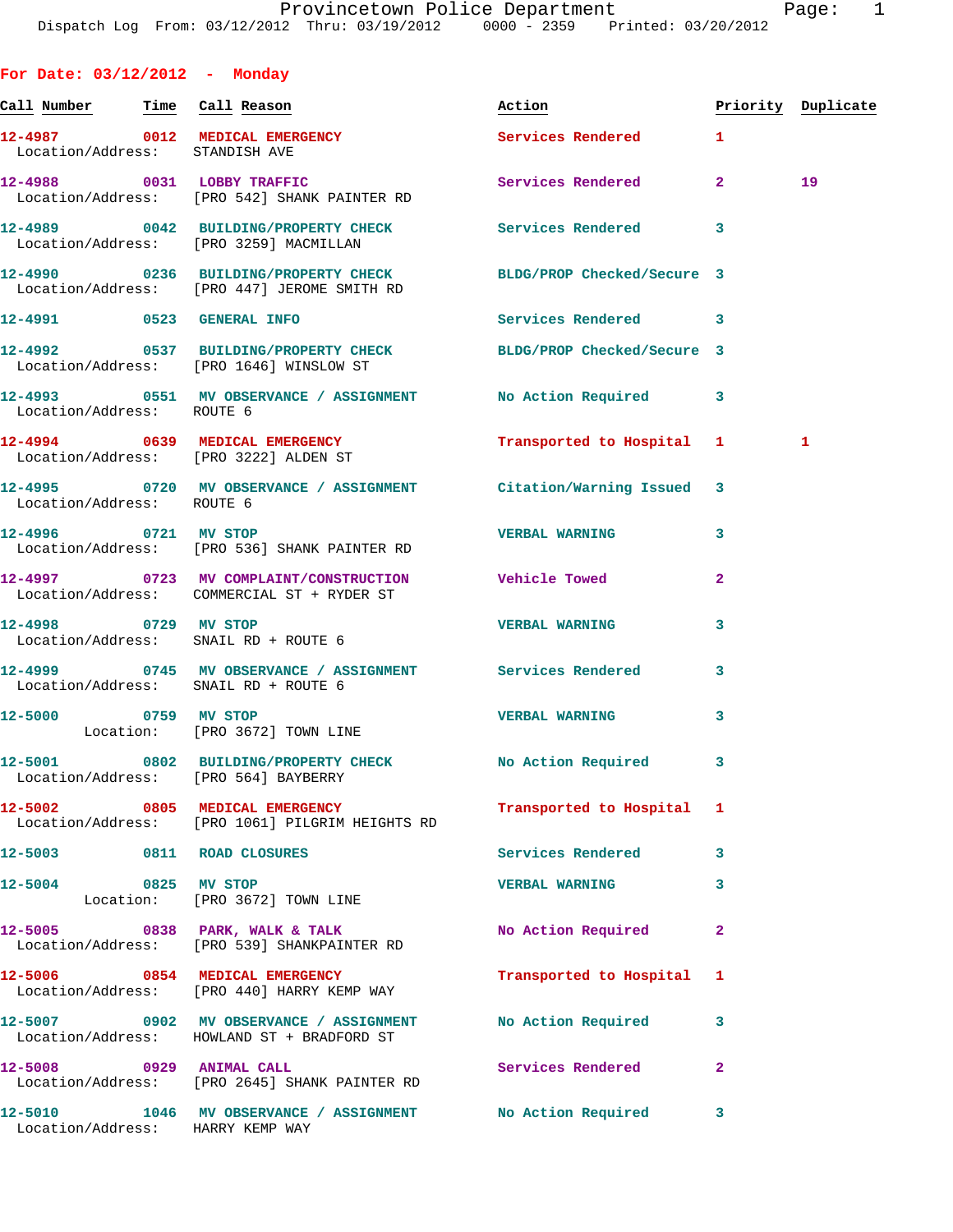Dispatch Log From: 03/12/2012 Thru: 03/19/2012 0000 - 2359 Printed: 03/20/2012

| 12-5011 1129 MV STOP                                               | Location/Address: BRADFORD ST + CENTER ST                                            | <b>VERBAL WARNING</b>      | $\overline{\mathbf{3}}$ |
|--------------------------------------------------------------------|--------------------------------------------------------------------------------------|----------------------------|-------------------------|
| 12-5012 1136 SERVE SUMMONS                                         | Location/Address: [PRO 440] HARRY KEMP WAY                                           | <b>Services Rendered</b>   | 3                       |
| 12-5013 1151 LOST CREDIT CARD                                      | Location/Address: [PRO 542] SHANK PAINTER RD                                         | Services Rendered          | 3                       |
| Location/Address: [PRO 2543] MACMILLAN                             | 12-5014 1152 BUILDING/PROPERTY CHECK                                                 | <b>No Action Required</b>  | 3                       |
| 12-5015 1258 911 GENERAL<br>Location/Address: [PRO 2038] CENTER ST |                                                                                      | False Alarm                | 1                       |
|                                                                    | 12-5016 1315 PARK, WALK & TALK<br>Location/Address: RYDER ST + COMMERCIAL ST         | No Action Required         | $\mathbf{2}$            |
|                                                                    | 12-5017 1337 BAR CHECK<br>Location/Address: [PRO 399] COMMERCIAL ST                  | <b>LICENSING/NO ACTION</b> | $\mathbf{2}$            |
| 12-5018 1347 ALARM - FIRE                                          | Location/Address: [PRO 1792] BRADFORD ST                                             | <b>False Alarm</b>         | $\mathbf{1}$            |
|                                                                    | 12-5019 1355 BUILDING/PROPERTY CHECK<br>Location/Address: [PRO 2308] COMMERCIAL ST   | BLDG/PROP Checked/Secure 3 |                         |
| Location/Address: RYDER ST                                         | 12-5020 1412 MV OBSERVANCE / ASSIGNMENT Citation/Warning Issued 3                    |                            |                         |
| 12-5021 1414 MV STOP                                               | Location/Address: HIGH POLE HILL + BRADFORD ST                                       | VERBAL WARNING 3           |                         |
|                                                                    | 12-5022 1510 BUILDING/PROPERTY CHECK<br>Location/Address: [PRO 3163] WINTHROP ST     | BLDG/PROP Checked/Secure 3 |                         |
| Location/Address: [PRO 2543] MACMILLAN                             | 12-5023 1520 BUILDING/PROPERTY CHECK                                                 | BLDG/PROP Checked/Secure 3 |                         |
|                                                                    | 12-5024 1521 DEAD ANIMAL UNDER HOUSE<br>Location/Address: [PRO 2761] COTTAGE ST      | <b>Services Rendered</b>   | $\overline{a}$          |
| 12-5025 1524 MV STOP                                               | Location/Address: [PRO 3207] COMMERCIAL ST                                           | <b>VERBAL WARNING</b>      | $\overline{\mathbf{3}}$ |
| 12-5026 1551 MV ACCIDENT                                           | Location/Address: [PRO 3259] MACMILLAN WHARF                                         | Services Rendered          | $\mathbf{1}$            |
| 12-5027 1557 MV DISABLED                                           | Location/Address: BRADFORD ST + MILLER HILL RD                                       | <b>GONE ON ARRIVAL</b>     | $\mathbf{2}$            |
| 12-5028 1600 911 GENERAL                                           | Location/Address: [PRO 542] SHANK PAINTER RD                                         | Services Rendered          | 1                       |
| 12-5029 1606 COMPLAINT                                             | Location/Address: [PRO 542] SHANK PAINTER RD                                         | SPOKEN TO                  | 3                       |
| 12-5030 1658 SERVICE CALL                                          | Location/Address: [PRO 105] COMMERCIAL ST                                            | Services Rendered          | 3                       |
|                                                                    | 12-5031 1729 MEDICAL EMERGENCY<br>Location/Address: [PRO 1346] COMMERCIAL ST         | Services Rendered          | 1                       |
| Location/Address: [PRO 571] ALDEN ST                               | 12-5032 1833 BUILDING/PROPERTY CHECK                                                 | BLDG/PROP Checked/Secure 3 |                         |
|                                                                    | 12-5033 1852 BUILDING/PROPERTY CHECK<br>Location/Address: [PRO 2898] JEROME SMITH RD | BLDG/PROP Checked/Secure 3 |                         |
|                                                                    | 12-5034 1943 MV OBSERVANCE / ASSIGNMENT Services Rendered 3                          |                            |                         |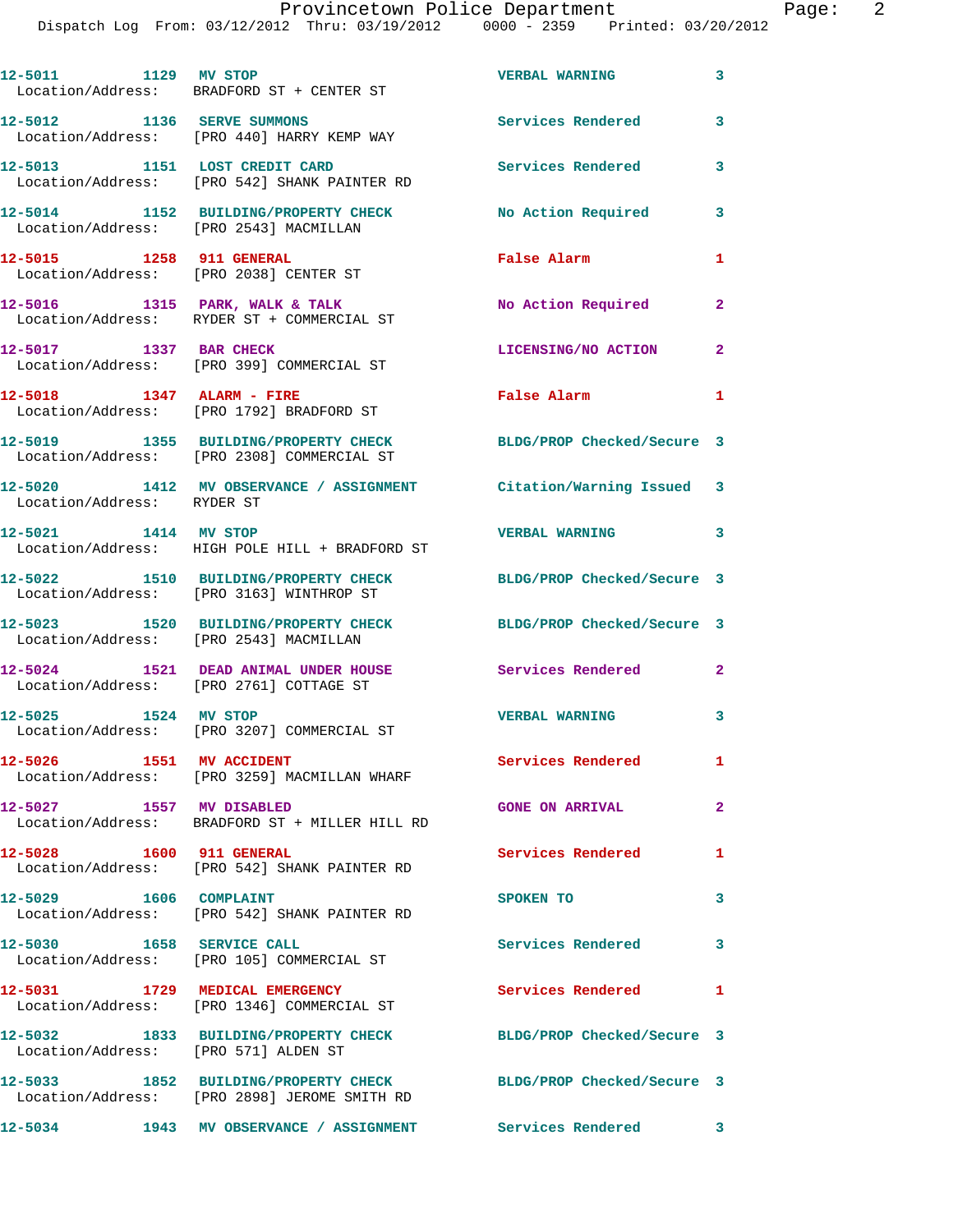|                                                              | Dispatch Log From: 03/12/2012 Thru: 03/19/2012 0000 - 2359 Printed: 03/20/2012                                   | Provincetown Police Department | Page: 3      |
|--------------------------------------------------------------|------------------------------------------------------------------------------------------------------------------|--------------------------------|--------------|
| Location/Address: [PRO 2521] ROUTE 6                         |                                                                                                                  |                                |              |
| 12-5035 1946 MV STOP<br>Location/Address: ROUTE 6            |                                                                                                                  | <b>VERBAL WARNING</b>          | 3            |
| 12-5036 1953 MV STOP<br>Location/Address: ROUTE 6 + SNAIL RD |                                                                                                                  | <b>VERBAL WARNING</b>          | 3            |
| Location/Address: [PRO 564] BAYBERRY                         | 12-5037 2004 BUILDING/PROPERTY CHECK BLDG/PROP Checked/Secure 3                                                  |                                |              |
| 12-5038 2009 MV STOP<br>Location/Address: SHANKPAINTER RD    |                                                                                                                  | <b>VERBAL WARNING</b>          | $\mathbf{3}$ |
|                                                              | 12-5039 2016 BUILDING/PROPERTY CHECK BLDG/PROP Checked/Secure 3<br>Location/Address: [PRO 2206] COMMERCIAL ST    |                                |              |
| 12-5040 2023 MV STOP<br>Location/Address: ROUTE 6 + SNAIL RD |                                                                                                                  | <b>VERBAL WARNING</b>          | 3            |
|                                                              | 12-5041 2032 BUILDING/PROPERTY CHECK BLDG/PROP Checked/Secure 3<br>Location/Address: [PRO 3030] TIN PAN ALLEY RD |                                |              |
|                                                              | 12-5042 2042 MV OBSERVANCE / ASSIGNMENT<br>Location/Address: ROUTE 6 + SHANK PAINTER RD                          | No Action Required 3           |              |
| 12-5043 2046 MV STOP                                         | Location/Address: SHANK PAINTER RD + BROWNE ST                                                                   | <b>VERBAL WARNING</b>          | 3            |
|                                                              | 12-5044 2047 BUILDING/PROPERTY CHECK<br>Location/Address: [PRO 2540] RACE POINT RD                               | BLDG/PROP Checked/Secure 3     |              |
| Location/Address: [PRO 3287] ROUTE 6                         | 12-5045 2053 BUILDING/PROPERTY CHECK BLDG/PROP Checked/Secure 3                                                  |                                |              |
|                                                              | 12-5046 2100 BUILDING/PROPERTY CHECK BLDG/PROP Checked/Secure 3<br>Location/Address: [PRO 519] RACE POINT RD     |                                |              |
| Location/Address: RYDER ST                                   | 12-5048 2136 MV OBSERVANCE / ASSIGNMENT Services Rendered                                                        |                                | 3            |
| Location/Address:                                            | 12-5049 2304 911 GENERAL/TEST CALL Services Rendered<br>[PRO 542] SHANK PAINTER RD                               |                                | $\mathbf{1}$ |
|                                                              | 12-5050 2316 BUILDING/PROPERTY CHECK BLDG/PROP Checked/Secure 3<br>Location/Address: [PRO 530] SHANKPAINTER RD   |                                |              |
|                                                              | 12-5051 2317 BUILDING/PROPERTY CHECK<br>Location/Address: [PRO 175] COMMERCIAL ST                                | BLDG/PROP Checked/Secure 3     |              |
|                                                              | 12-5052 2320 BUILDING/PROPERTY CHECK Services Rendered 3<br>Location/Address: [PRO 440] HARRY KEMP WAY           |                                |              |
|                                                              | 12-5053 2326 BAR CHECK<br>Location/Address: [PRO 2737] COMMERCIAL ST                                             | Services Rendered              | $\mathbf{2}$ |
|                                                              | 12-5054 2329 MV OBSERVANCE / ASSIGNMENT No Action Required<br>Location/Address: [PRO 2577] BRADFORD ST           |                                | 3            |
|                                                              | 12-5055 2332 MV STOP<br>Location/Address: [PRO 2479] ROUTE 6                                                     | <b>VERBAL WARNING</b>          | 3            |
| Location/Address: ROUTE 6 + SNAIL RD                         | 12-5056 2338 MV OBSERVANCE / ASSIGNMENT Services Rendered                                                        |                                | 3            |
|                                                              |                                                                                                                  |                                |              |

## **For Date: 03/13/2012 - Tuesday**

| 12-5057           | 0002 BUILDING/PROPERTY CHECK | Services Rendered |  |
|-------------------|------------------------------|-------------------|--|
| Location/Address: | [PRO 518] RACE POINT RD      |                   |  |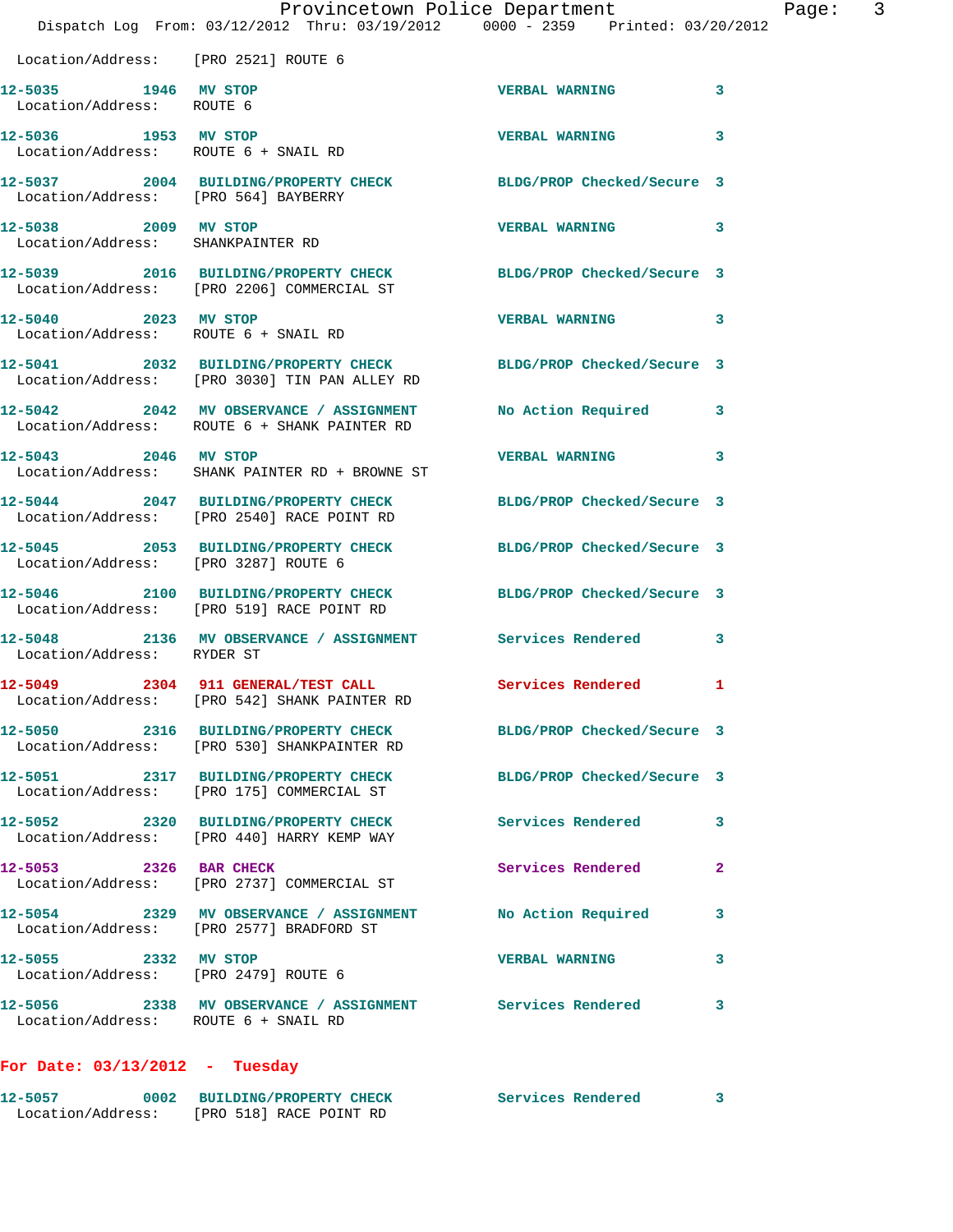|                                                   | Provincetown Police Department The Rage: 4<br>Dispatch Log From: 03/12/2012 Thru: 03/19/2012 0000 - 2359 Printed: 03/20/2012 |                       |                         |    |  |
|---------------------------------------------------|------------------------------------------------------------------------------------------------------------------------------|-----------------------|-------------------------|----|--|
|                                                   | 12-5058 0006 BAR CHECK BLDG/PROP Checked/Secure 2<br>Location/Address: [PRO 3443] COMMERCIAL ST                              |                       |                         |    |  |
|                                                   | 12-5059 0010 BUILDING/PROPERTY CHECK BLDG/PROP Checked/Secure 3<br>Location/Address: [PRO 37] BRADFORD ST                    |                       |                         |    |  |
|                                                   | 12-5060 0013 MV OBSERVANCE / ASSIGNMENT Services Rendered 3<br>Location/Address: [PRO 37] BRADFORD ST                        |                       |                         |    |  |
| 12-5061 0017 MV STOP                              | Location/Address: SHANK PAINTER RD + BRADFORD ST                                                                             | VERBAL WARNING        | 3                       |    |  |
|                                                   | 12-5062 0042 BUILDING/PROPERTY CHECK Services Rendered 3<br>Location/Address: [PRO 3259] MACMILLAN                           |                       |                         |    |  |
|                                                   | 12-5063 0120 MV OBSERVANCE / ASSIGNMENT No Action Required 3<br>Location/Address: [PRO 43] BRADFORD ST                       |                       |                         |    |  |
|                                                   | 12-5064 0307 BUILDING/PROPERTY CHECK BLDG/PROP Checked/Secure 3<br>Location/Address: [PRO 105] COMMERCIAL ST                 |                       |                         |    |  |
|                                                   | 12-5065 0314 BUILDING/PROPERTY CHECK Services Rendered 3<br>Location/Address: [PRO 444] HIGH POLE                            |                       |                         |    |  |
|                                                   | 12-5066 0532 BUILDING/PROPERTY CHECK Services Rendered 3<br>Location/Address: [PRO 306] COMMERCIAL ST                        |                       |                         |    |  |
|                                                   | 12-5067 0540 MV OBSERVANCE / ASSIGNMENT Services Rendered 3<br>Location/Address: ROUTE 6 + HOWLAND ST                        |                       |                         |    |  |
|                                                   | 12-5068 0551 INFO SERVICES - LOBBY Services Rendered 2<br>Location/Address: [PRO 542] SHANK PAINTER RD                       |                       |                         | 16 |  |
|                                                   | 12-5069 0650 PARK, WALK & TALK<br>Location/Address: [PRO 3121] COMMERCIAL ST                                                 | No Action Required    | $\mathbf{2}$            |    |  |
| Location/Address: [PRO 564] BAYBERRY              | 12-5070 0801 BUILDING/PROPERTY CHECK No Action Required 3                                                                    |                       |                         |    |  |
|                                                   | 12-5071 0802 ALARM - GENERAL<br>Location/Address: [PRO 306] COMMERCIAL ST                                                    | No Action Required 1  |                         |    |  |
| Location/Address: ROUTE 6                         | 12-5072 0819 MV OBSERVANCE / ASSIGNMENT Citation/Warning Issued 3                                                            |                       |                         |    |  |
| 12-5073 0831 MV STOP<br>Location/Address: ROUTE 6 |                                                                                                                              | <b>VERBAL WARNING</b> | $\mathbf{3}$            |    |  |
|                                                   | 12-5075 0847 SUSPICIOUS ACTIVITY-PROP. REQ SPOKEN TO<br>Location/Address: [PRO 1237] MILLER HILL RD                          |                       | $\mathbf{2}$            |    |  |
|                                                   | 12-5074 0848 BUILDING/PROPERTY CHECK BLDG/PROP Checked/Secure 3<br>Location/Address: [PRO 3317] CEMETERY RD                  |                       |                         |    |  |
| 12-5076 0858 MV STOP                              | Location/Address: BRADFORD ST + PRINCE ST                                                                                    | VERBAL WARNING 3      |                         |    |  |
|                                                   | 12-5077 0916 ESCORT/TRANSPORT<br>Location/Address: [PRO 1645] HARRY KEMP WAY                                                 | Services Rendered     | 3                       |    |  |
|                                                   | 12-5078 0924 BUILDING/PROPERTY CHECK No Action Required<br>Location/Address: [PRO 2543] MACMILLAN                            |                       | $\overline{\mathbf{3}}$ |    |  |
|                                                   | 12-5079 0926 ALARM - GENERAL/WORK<br>Location/Address: [PRO 2928] BRADFORD ST                                                | No Action Required    | 1                       |    |  |
|                                                   | 12-5080 1004 FOUND PROPERTY-LIC. PLATE/RET. No Action Required<br>Location/Address: BRADFORD ST + SHANK PAINTER RD           |                       | $\mathbf{3}$            |    |  |
|                                                   | 12-5081 1011 MV OBSERVANCE / ASSIGNMENT No Action Required                                                                   |                       | 3                       |    |  |

Location/Address: STANDISH AVE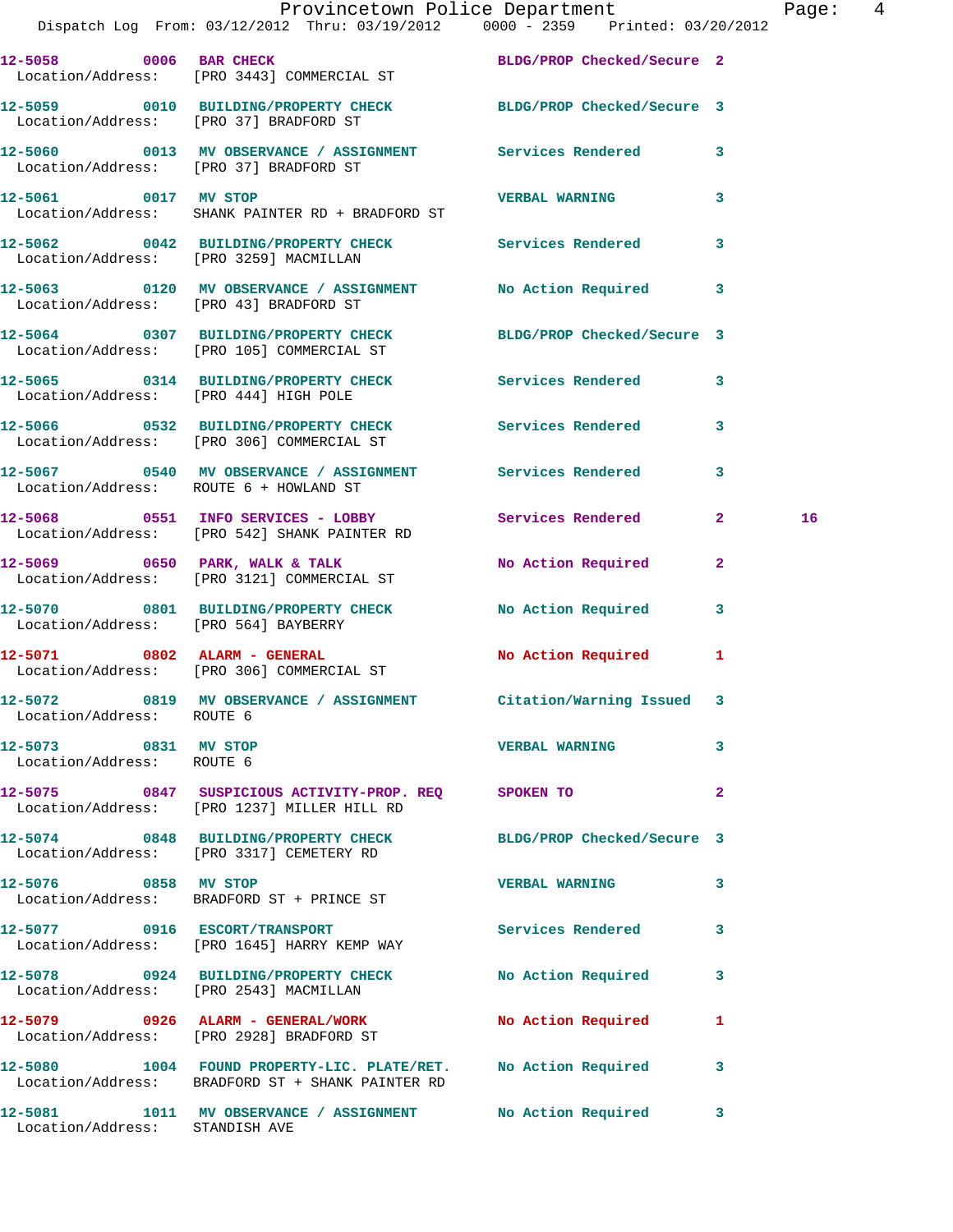| 12-5082                                                           | 1014 TESTING ELEVATOR PHONE<br>Location/Address: [PRO 1892] SHANK PAINTER RD                                    | Services Rendered          | $\mathbf{1}$             |
|-------------------------------------------------------------------|-----------------------------------------------------------------------------------------------------------------|----------------------------|--------------------------|
| 12-5083 1016 911 GENERAL<br>Location/Address: [PRO 3222] ALDEN ST |                                                                                                                 | SPOKEN TO                  | 1                        |
| 12-5085 1044 ANIMAL<br>Location/Address: SHANK PAINTER RD         |                                                                                                                 | SPOKEN TO                  | $\overline{2}$           |
| Location/Address: SNAIL RD                                        | 12-5084 1047 MV OBSERVANCE / ASSIGNMENT No Action Required                                                      |                            | 3                        |
| 12-5086 1052 MV STOP                                              | Location/Address: [PRO 525] COMMERCIAL ST                                                                       | <b>VERBAL WARNING</b>      | 3                        |
| Location/Address: [PRO 571] ALDEN ST                              | 12-5087 1058 BUILDING/PROPERTY CHECK                                                                            | BLDG/PROP Checked/Secure 3 |                          |
| 12-5088 1100 MV STOP<br>Location/Address: [PRO 43] BRADFORD ST    |                                                                                                                 | <b>VERBAL WARNING</b>      | 3                        |
|                                                                   | 12-5091 1104 911 GENERAL-MISDIAL<br>Location/Address: [PRO 440] HARRY KEMP WAY                                  | <b>Services Rendered</b>   | $\mathbf{1}$             |
|                                                                   | 12-5089 1107 ALARM - GENERAL<br>Location/Address: [PRO 85] COMMERCIAL ST                                        | No Action Required         | 1                        |
| 12-5090 1107 MV STOP<br>Location/Address: ROUTE 6                 |                                                                                                                 | <b>VERBAL WARNING</b>      | $\overline{\phantom{a}}$ |
| Location/Address: [PRO 3287] ROUTE 6                              | 12-5092 1119 BUILDING/PROPERTY CHECK BLDG/PROP Checked/Secure 3                                                 |                            |                          |
|                                                                   | 12-5093 1159 MV OBSERVANCE / ASSIGNMENT Citation/Warning Issued 3<br>Location/Address: HOWLAND ST + BRADFORD ST |                            |                          |
|                                                                   | 12-5094 1220 MV STOP<br>Location/Address: DAGGETT LN + BRADFORD ST                                              | <b>VERBAL WARNING</b>      | 3                        |
| 12-5095 1222 MV STOP                                              | Location/Address: WEST VINE ST + BRADFORD ST EXT                                                                | <b>VERBAL WARNING</b>      | 3                        |
| 12-5096 1239 MV DISABLED                                          | Location/Address: BRADFORD ST + SHANK PAINTER RD                                                                | Removed Hazard             | $\overline{2}$           |
| 12-5097 1244 MV STOP<br>Location/Address: [PRO 37] BRADFORD ST    |                                                                                                                 | <b>VERBAL WARNING</b>      |                          |
| 12-5098 1254 MV STOP<br>Location/Address: [PRO 3222] ALDEN ST     |                                                                                                                 | <b>VERBAL WARNING</b>      | 3                        |
| Location/Address: [PRO 3440] ROUTE 6                              | 12-5099 1329 MV OBSERVANCE / ASSIGNMENT No Action Required                                                      |                            | 3                        |
| 12-5100 1336 FOLLOW UP                                            | Location/Address: [PRO 488] MAYFLOWER AVE                                                                       | No Action Required         | $\mathbf{2}$             |
| 12-5101 1342 MV STOP<br>Location/Address: ROUTE 6                 |                                                                                                                 | Citation/Warning Issued 3  |                          |
|                                                                   | 12-5102 1349 PARK, WALK & TALK<br>Location/Address: [PRO 595] BRADFORD ST                                       | No Action Required         | $\mathbf{2}$             |
| Location/Address: [PRO 94] BRADFORD ST                            | 12-5103 1350 MV OBSERVANCE / ASSIGNMENT No Action Required                                                      |                            | 3                        |
|                                                                   | $12-5104$ 1358 ALARM - GENERAL<br>Location/Address: [PRO 155] COMMERCIAL ST                                     | Services Rendered          | 1                        |
| 12-5105 1412 WARRANT ARREST                                       |                                                                                                                 | Arrest(s) Made             | 3                        |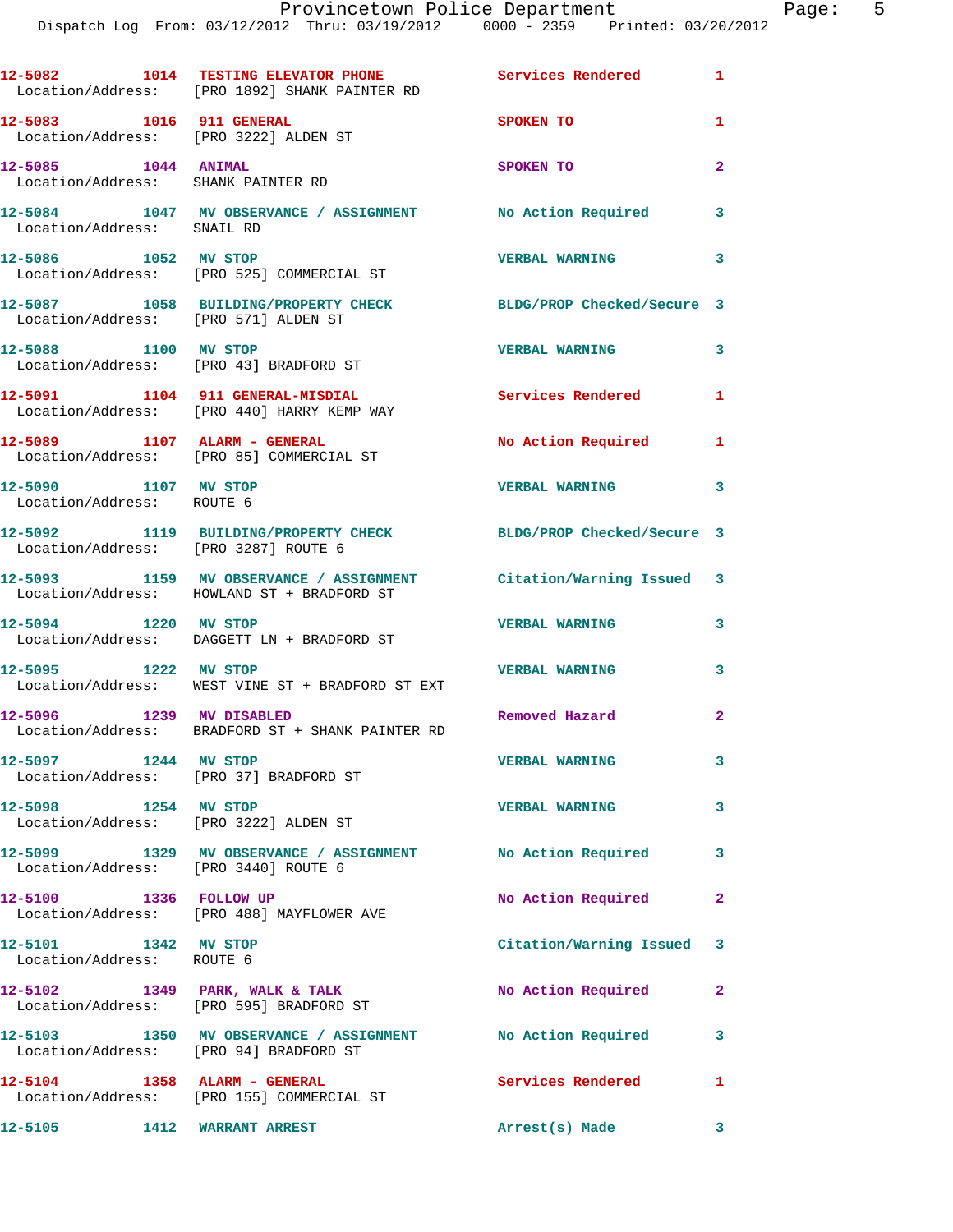Location/Address: [PRO 3004] BRADFORD ST Refer To Arrest: 12-29-AR **12-5106 1424 GENERAL INFO No Action Required 2** 

12-5107 1458 SERVICE CALL **Services Rendered** 3 Location/Address: [PRO 105] COMMERCIAL ST 12-5109 1528 COMPLAINT **12-5109** Services Rendered 3 Location/Address: [PRO 545] SHANK PAINTER RD

**12-5110 1535 BUILDING/PROPERTY CHECK BLDG/PROP Checked/Secure 3**  Location/Address: [PRO 571] ALDEN ST **12-5111 1623 BUILDING/PROPERTY CHECK BLDG/PROP Checked/Secure 3** 

 Location/Address: [PRO 564] BAYBERRY **12-5112 1627 MV OBSERVANCE / ASSIGNMENT No Action Required 3**  Location/Address: [PRO 2521] ROUTE 6

**12-5113 1629 PARK, WALK & TALK No Action Required 2**  Location/Address: [PRO 1953] COMMERCIAL ST **12-5114 1639 ANIMAL CALL Services Rendered 2**  Location/Address: [PRO 1156] WINSLOW ST

**12-5115 1647 BUILDING/PROPERTY CHECK Services Rendered 3**  Location/Address: [PRO 545] SHANK PAINTER RD

**12-5116 1656 MV STOP VERBAL WARNING 3**  Location/Address: [PRO 2521] ROUTE 6

**12-5117 1700 MV OBSERVANCE / ASSIGNMENT Services Rendered 3**  Location/Address: [PRO 2521] ROUTE 6

**12-5118 1703 MV STOP VERBAL WARNING 3**  Location/Address: [PRO 2521] ROUTE 6

**12-5120 1744 BUILDING/PROPERTY CHECK BLDG/PROP Checked/Secure 3** 

Location/Address: [PRO 3287] ROUTE 6

**12-5124 2046 BUILDING/PROPERTY CHECK BLDG/PROP Checked/Secure 3** 

Location/Address: [PRO 423] TINYS WAY

Location/Address: [PRO 2543] MACMILLAN WHARF

**For Date: 03/14/2012 - Wednesday**

**12-5119 1705 ASSIST AGENCY / MUTUAL AID No Action Required 3**  Location/Address: [PRO 2754] ROUTE 6

Location/Address: [PRO 3317] CEMETERY RD

**12-5121 1844 BUILDING/PROPERTY CHECK BLDG/PROP Checked/Secure 3**  Location/Address: [PRO 564] BAYBERRY

**12-5122 1920 BUILDING/PROPERTY CHECK BLDG/PROP Checked/Secure 3**  Location/Address: [PRO 2543] MACMILLAN

**12-5123 2025 BUILDING/PROPERTY CHECK BLDG/PROP Checked/Secure 3** 

Location/Address: [PRO 16] BRADFORD ST

**12-5125 2120 ASSIST AGENCY / MUTUAL AID SPOKEN TO 3**  Location/Address: SCHUELER BLVD

**12-5128 2319 COMPLAINT SPOKEN TO 3** 

12-5126 2152 ANIMAL CALL Services Rendered 2

Location/Address: [PRO 542] SHANK PAINTER RD

**12-5127 2311 COMPLAINT Services Rendered 3**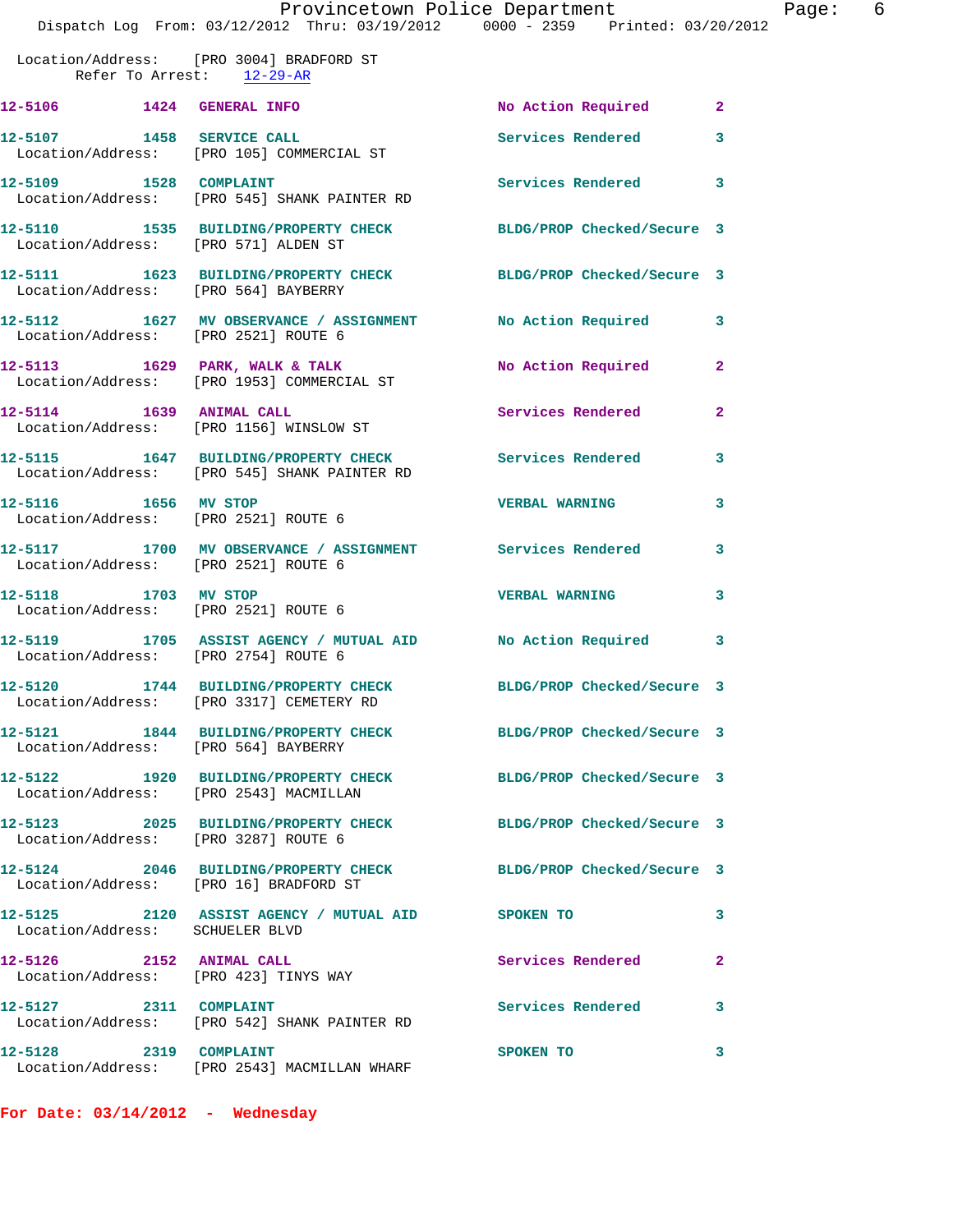|                                                       | 12-5129 0006 MV OBSERVANCE / ASSIGNMENT Services Rendered 3<br>Location/Address: BRADFORD ST + RYDER ST         |                            |              |    |
|-------------------------------------------------------|-----------------------------------------------------------------------------------------------------------------|----------------------------|--------------|----|
|                                                       | 12-5130 0008 BUILDING/PROPERTY CHECK<br>Location/Address: [PRO 530] SHANKPAINTER RD                             | BLDG/PROP Checked/Secure 3 |              |    |
|                                                       | 12-5131 0033 SERVE RESTRAINING ORDER<br>Location/Address: [PRO 2543] MACMILLAN WHARF                            | Services Rendered          | $\mathbf{2}$ |    |
|                                                       | 12-5132 0043 BUILDING/PROPERTY CHECK<br>Location/Address: [PRO 182] COMMERCIAL ST                               | BLDG/PROP Checked/Secure 3 |              |    |
|                                                       | 12-5137 0043 BUILDING/PROPERTY CHECK BLDG/PROP Checked/Secure 3<br>Location/Address: [PRO 3259] MACMILLAN WHARF |                            |              |    |
|                                                       | 12-5133 0052 MV OBSERVANCE / ASSIGNMENT Services Rendered 3<br>Location/Address: [PRO 2577] BRADFORD ST         |                            |              |    |
|                                                       | 12-5134 0108 MV OBSERVANCE / ASSIGNMENT Services Rendered<br>Location/Address: BRADFORD ST + STANDISH ST        |                            | 3            |    |
|                                                       | 12-5135 0128 BUILDING/PROPERTY CHECK BLDG/PROP Checked/Secure 3<br>Location/Address: [PRO 1646] WINSLOW ST      |                            |              |    |
|                                                       | 12-5136 0131 BUILDING/PROPERTY CHECK<br>Location/Address: [PRO 440] HARRY KEMP WAY                              | BLDG/PROP Checked/Secure 3 |              |    |
| Location/Address: [PRO 43] BRADFORD ST                | 12-5138 		 0152 MV OBSERVANCE / ASSIGNMENT Services Rendered 3                                                  |                            |              |    |
|                                                       | 12-5139 0157 BUILDING/PROPERTY CHECK<br>Location/Address: [PRO 2483] COMMERCIAL ST                              | BLDG/PROP Checked/Secure 3 |              |    |
| 12-5140 0238 MV STOP<br>Location/Address: MONTELLO ST |                                                                                                                 | No Action Required         | 3            |    |
|                                                       | 12-5141 0245 SUSPICIOUS ACTIVITY/PHONE CALL Services Rendered<br>Location/Address: [PRO 1237] MILLER HILL RD    |                            | $\mathbf{2}$ |    |
|                                                       | 12-5142 0304 BUILDING/PROPERTY CHECK<br>Location/Address: [PRO 306] COMMERCIAL ST                               | BLDG/PROP Checked/Secure 3 |              |    |
| Location/Address: [PRO 16] BRADFORD ST                | 12-5143 0306 BUILDING/PROPERTY CHECK                                                                            | BLDG/PROP Checked/Secure 3 |              |    |
|                                                       | 12-5144 0308 BUILDING/PROPERTY CHECK BLD/PROP CHECKED UNSECUR 3<br>Location/Address: [PRO 338] SHANK PAINTER RD |                            |              |    |
|                                                       | 12-5145 0415 BUILDING/PROPERTY CHECK BLDG/PROP Checked/Secure 3<br>Location/Address: [PRO 2898] JEROME SMITH RD |                            |              |    |
|                                                       | 12-5146 0453 INFO SERVICES - LOBBY<br>Location/Address: [PRO 542] SHANK PAINTER RD                              | Services Rendered 2        |              | 19 |
|                                                       | 12-5147 0508 BUILDING/PROPERTY CHECK<br>Location/Address: [PRO 1638] COMMERCIAL ST                              | BLDG/PROP Checked/Secure 3 |              |    |
|                                                       | 12-5148 0511 BUILDING/PROPERTY CHECK<br>Location/Address: [PRO 3256] COMMERCIAL ST                              | BLDG/PROP Checked/Secure 3 |              |    |
| Location/Address: ROUTE 6 + SNAIL RD                  | 12-5149 6520 MV OBSERVANCE / ASSIGNMENT Services Rendered                                                       |                            | 3            |    |
|                                                       | 12-5150 0535 MV OBSERVANCE / ASSIGNMENT BLDG/PROP Checked/Secure 3<br>Location/Address: [PRO 2577] BRADFORD ST  |                            |              |    |
|                                                       | 12-5151 0553 PARK, WALK & TALK<br>Location/Address: [PRO 539] SHANKPAINTER RD                                   | Services Rendered          | $\mathbf{2}$ |    |
|                                                       |                                                                                                                 |                            |              |    |

**12-5152 0612 BUILDING/PROPERTY CHECK BLDG/PROP Checked/Secure 3**  Location/Address: [PRO 519] RACE POINT RD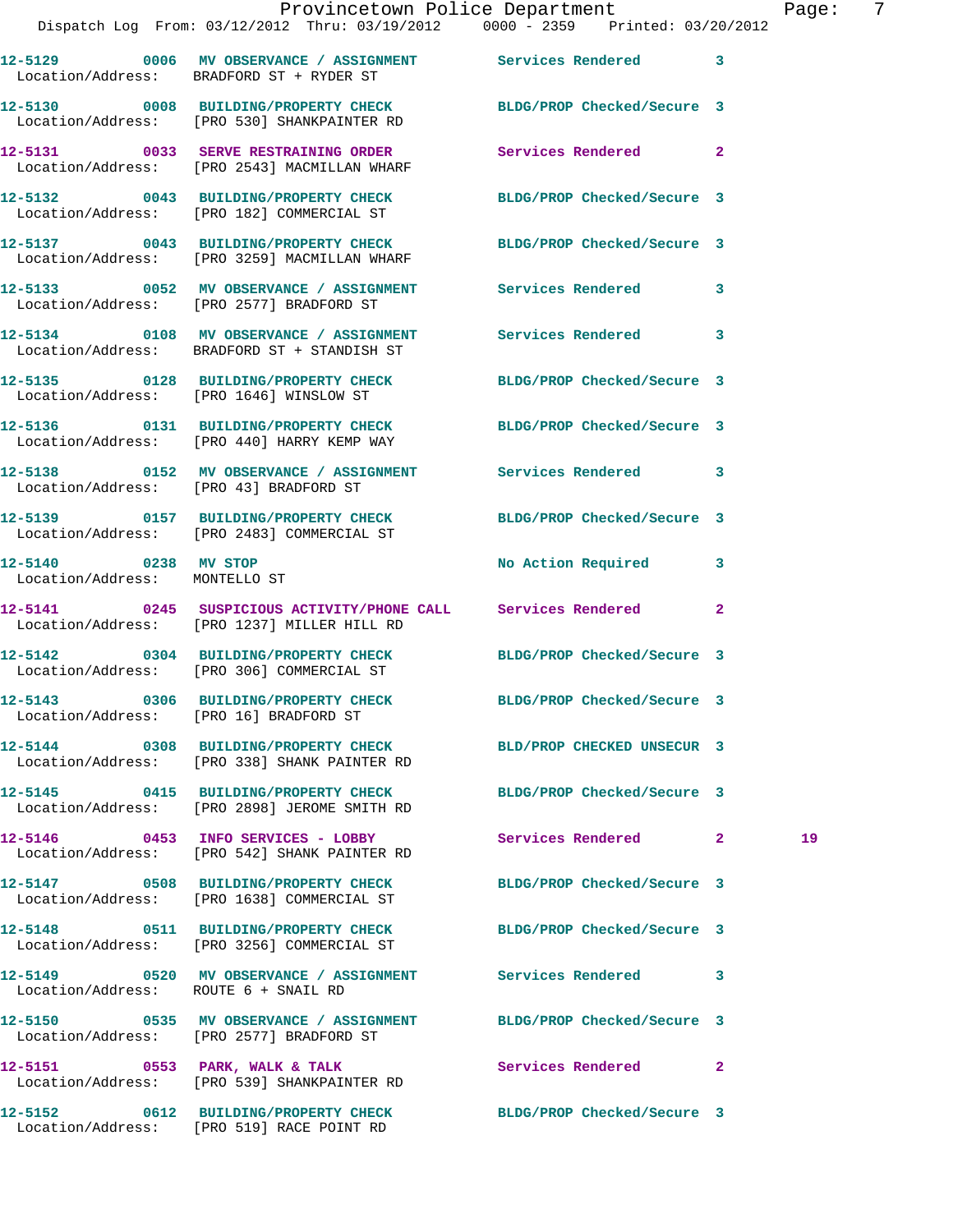| 12-5153 0638 911 TEST CALL<br>Location/Address: SHANKPAINTER RD         |                                                                                                             | Services Rendered 1        |                |
|-------------------------------------------------------------------------|-------------------------------------------------------------------------------------------------------------|----------------------------|----------------|
|                                                                         | 12-5154 0644 SPEED DOLLY DEPLOYED<br>Location/Address: [PRO 440] HARRY KEMP WAY                             | No Action Required         | 3              |
|                                                                         | 12-5155 0702 RELOCATE M/V-CONSTRUCTION<br>Location/Address: [PRO 285] COMMERCIAL ST                         | No Action Required         | $\overline{2}$ |
| 12-5156 0729 ANIMAL CALL<br>Location/Address: ROUTE 6                   |                                                                                                             | Removed Hazard             | $\mathbf{2}$   |
|                                                                         | 12-5157 0745 GENERAL INFO/STREETS CLOSED No Action Required                                                 |                            | $\mathbf{3}$   |
|                                                                         | 12-5158 0755 ALARM - WORK<br>Location/Address: [PRO 3671] COMMERCIAL ST                                     | No Action Required         | 1              |
|                                                                         | 12-5160 0816 COMPLAINT-WORK W/OUT PERMIT SPOKEN TO<br>Location/Address: [PRO 2087] HARRY KEMP WAY           |                            | 3              |
|                                                                         | 12-5161 0830 ASSIST CITIZEN-REASSURANCE No Action Required<br>Location/Address: [PRO 2548] HOWLAND ST       |                            | 3              |
| 12-5162 0840 HAZARDS                                                    | Location/Address: [PRO 2611] COMMERCIAL ST                                                                  | Removed Hazard             | $\overline{2}$ |
| 12-5163 0928 COMPLAINT                                                  | Location/Address: [PRO 686] ATLANTIC AVE                                                                    | No Action Required         | 3              |
| Location: CROWN POINT                                                   | 12-5164 0939 MV COMPLAINT/MIDDLE OF ROAD Citation/Warning Issued 2                                          |                            |                |
| 12-5165 1008 MEDICAL EMERGENCY<br>Location/Address: [PRO 3222] ALDEN ST |                                                                                                             | Transported to Hospital 1  |                |
| 12-5166 1021 COMPLAINT                                                  | Location/Address: [PRO 542] SHANK PAINTER RD                                                                | SPOKEN TO                  | 3              |
|                                                                         | 12-5167 1111 MV ACCIDENT<br>Location/Address: [PRO 440] HARRY KEMP WAY                                      | No Action Required 1       |                |
| Location/Address: [PRO 3287] ROUTE 6                                    | 12-5168 1114 BUILDING/PROPERTY CHECK                                                                        | BLDG/PROP Checked/Secure 3 |                |
| 12-5169 1146 FOLLOW UP                                                  | Location/Address: [PRO 2647] SHANK PAINTER RD                                                               | No Action Required         | $\mathbf{2}$   |
| 12-5171 1147 MV COMPLAINT                                               | Location/Address: [PRO 2087] HARRY KEMP WAY                                                                 | <b>SPOKEN TO</b>           | $\mathbf{2}$   |
| Location/Address: [PRO 2543] MACMILLAN                                  | 12-5170 1148 BUILDING/PROPERTY CHECK                                                                        | BLDG/PROP Checked/Secure 3 |                |
|                                                                         | 12-5172 1206 PARK, WALK & TALK<br>Location/Address: [PRO 3222] ALDEN ST                                     | No Action Required         | $\mathbf{2}$   |
|                                                                         | 12-5173 1312 MV OBSERVANCE / ASSIGNMENT Services Rendered<br>Location/Address: [PRO 1669] BRADFORD ST       |                            | 3              |
|                                                                         | 12-5174 1322 BUILDING/PROPERTY CHECK BLDG/PROP Checked/Secure 3<br>Location/Address: [PRO 3318] CEMETERY RD |                            |                |
|                                                                         | 12-5175   1337 MV OBSERVANCE / ASSIGNMENT   No Action Required<br>Location/Address: [PRO 2521] ROUTE 6      |                            | 3              |
| Location/Address: [PRO 564] BAYBERRY                                    | 12-5176 1412 BUILDING/PROPERTY CHECK                                                                        | BLDG/PROP Checked/Secure 3 |                |
|                                                                         | 12-5177 1453 ALMOST TRESPASS<br>Location/Address: [PRO 3195] COMMERCIAL ST                                  | SPOKEN TO                  | $\mathbf{2}$   |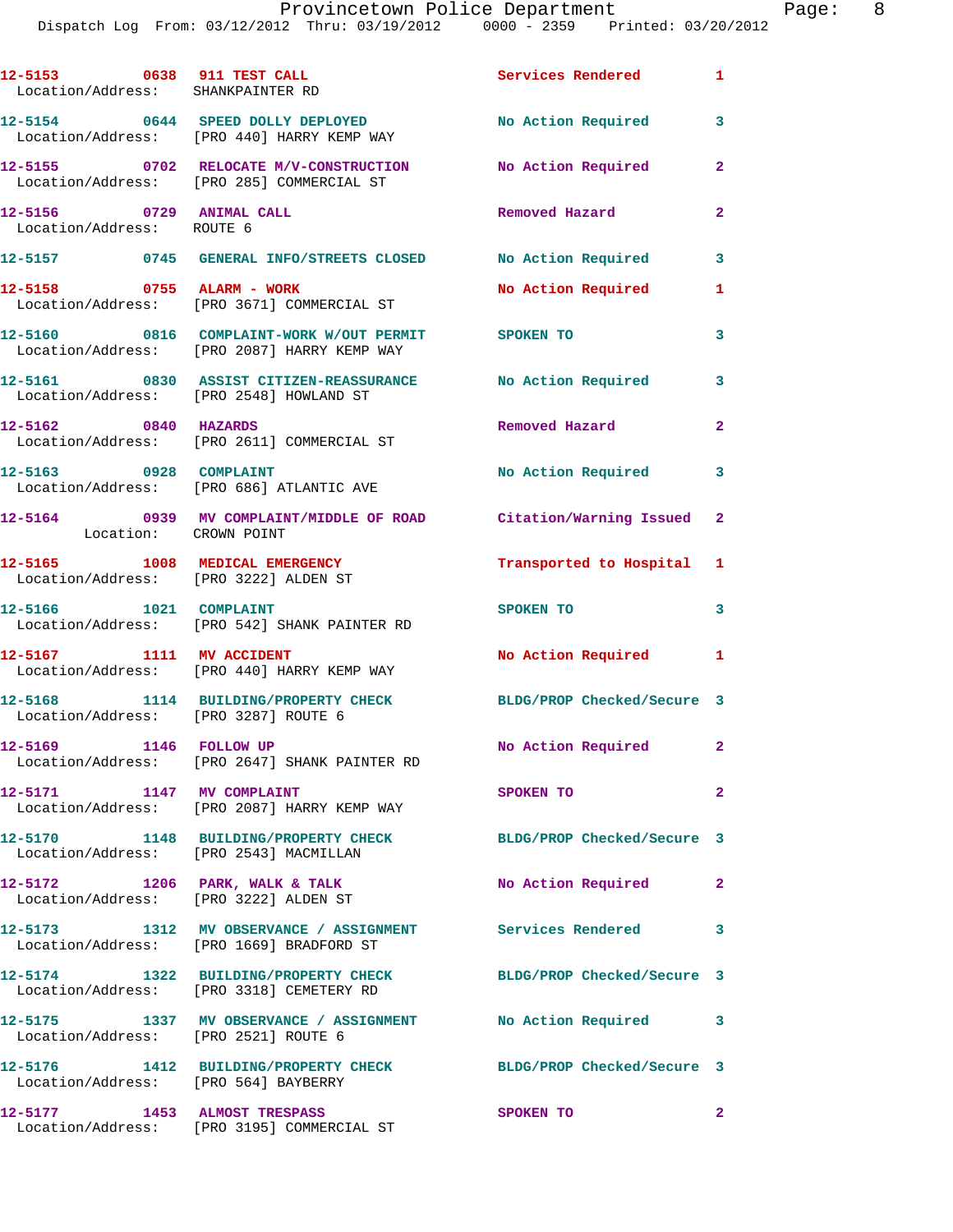|                                                              | 12-5178 1519 BUILDING/PROPERTY CHECK<br>Location/Address: [PRO 2543] MACMILLAN WHARF                     | BLDG/PROP Checked/Secure 3 |   |
|--------------------------------------------------------------|----------------------------------------------------------------------------------------------------------|----------------------------|---|
| 12-5179 1538 MV STOP<br>Location/Address: [PRO 2513] ROUTE 6 |                                                                                                          | <b>VERBAL WARNING</b>      | 3 |
| Location/Address: [PRO 3440] ROUTE 6                         | 12-5180 1543 MV OBSERVANCE / ASSIGNMENT No Action Required                                               |                            | 3 |
| 12-5181 1552 MV STOP<br>Location/Address: [PRO 2521] ROUTE 6 |                                                                                                          | <b>VERBAL WARNING</b>      | 3 |
| Location/Address: [PRO 571] ALDEN ST                         | 12-5182 1611 BUILDING/PROPERTY CHECK BLDG/PROP Checked/Secure 3                                          |                            |   |
| Location/Address: [PRO 2521] ROUTE 6                         | 12-5183 1635 MV OBSERVANCE / ASSIGNMENT Services Rendered                                                |                            | 3 |
|                                                              | 12-5188 1641 BUILDING/PROPERTY CHECK<br>Location/Address: COMMERCIAL ST + JOHNSON ST                     | <b>Services Rendered</b>   | 3 |
| 12-5184 1645 MV STOP<br>Location/Address: [PRO 2479] ROUTE 6 |                                                                                                          | No Action Required         | 3 |
|                                                              | 12-5185 1726 BUILDING/PROPERTY CHECK<br>Location/Address: [PRO 2898] JEROME SMITH RD                     | BLDG/PROP Checked/Secure 3 |   |
| 12-5186 1805 911 GENERAL                                     | Location/Address: [PRO 524] COMMERCIAL ST                                                                | Services Rendered          | 1 |
| 12-5187 1826 MV STOP                                         | Location/Address: CARVER CT + BRADFORD ST                                                                | <b>VERBAL WARNING</b>      | 3 |
| 12-5189 1944 911 GENERAL                                     |                                                                                                          | Services Rendered 1        |   |
| Location/Address: [PRO 3222] ALDEN ST                        |                                                                                                          |                            |   |
|                                                              | 12-5191 2026 BUILDING/PROPERTY CHECK<br>Location/Address: [PRO 440] HARRY KEMP WAY                       | BLDG/PROP Checked/Secure 3 |   |
|                                                              | 12-5192 2041 BUILDING/PROPERTY CHECK<br>Location/Address: [PRO 2977] COMMERCIAL ST                       | BLDG/PROP Checked/Secure 3 |   |
|                                                              | 12-5190 2054 BUILDING/PROPERTY CHECK<br>Location/Address: [PRO 519] RACE POINT RD                        | BLDG/PROP Checked/Secure 3 |   |
|                                                              | 12-5193 2145 ASSIST CITIZEN<br>Location/Address: [PRO 3430] COMMERCIAL ST                                | Services Rendered 3        |   |
|                                                              | 12-5194 2202 BUILDING/PROPERTY CHECK<br>Location/Address: [PRO 338] SHANK PAINTER RD                     | BLDG/PROP Checked/Secure 3 |   |
| Location/Address: [TRU] SHORE RD                             | 12-5195 2216 ASSIST AGENCY / MUTUAL AID Services Rendered                                                |                            | 3 |
| Location/Address: [PRO 444] HIGH POLE                        | 12-5196 2319 BUILDING/PROPERTY CHECK                                                                     | BLDG/PROP Checked/Secure 3 |   |
|                                                              | 12-5197 		 2332 MV OBSERVANCE / ASSIGNMENT Services Rendered<br>Location/Address: [PRO 2577] BRADFORD ST |                            | 3 |
| 12-5198 2346 MV STOP                                         | Location/Address: BRADFORD ST + CENTER ST                                                                | No Action Required         | 3 |
| Location/Address: [PRO 2513] ROUTE 6                         | 12-5199 2357 MV OBSERVANCE / ASSIGNMENT Services Rendered                                                |                            | 3 |

**For Date: 03/15/2012 - Thursday**

**12-5200 0001 BUILDING/PROPERTY CHECK BLDG/PROP Checked/Secure 3**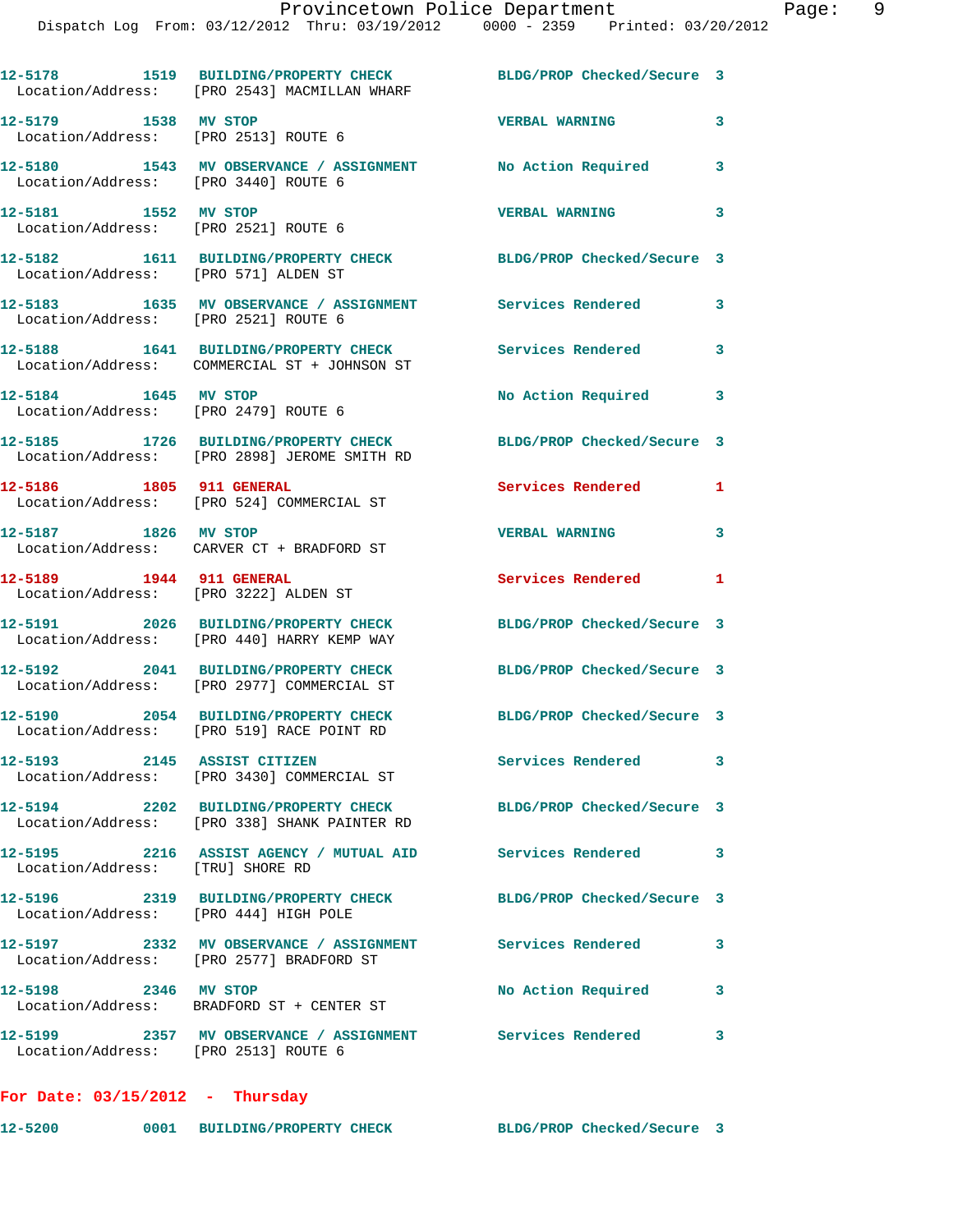|                                                              | Dispatch Log From: 03/12/2012 Thru: 03/19/2012 0000 - 2359 Printed: 03/20/2012                                | Provincetown Police Department |              | Page: 10 |  |
|--------------------------------------------------------------|---------------------------------------------------------------------------------------------------------------|--------------------------------|--------------|----------|--|
|                                                              | Location/Address: [PRO 1638] COMMERCIAL ST                                                                    |                                |              |          |  |
|                                                              | 12-5201 0020 ASSIST CITIZEN<br>Location/Address: [PRO 542] SHANK PAINTER RD                                   | Services Rendered 3            |              |          |  |
| 12-5202 0021 BAR CHECK<br>Location/Address: COMMERCIAL ST    |                                                                                                               | Services Rendered              | $\mathbf{2}$ |          |  |
|                                                              | 12-5203 0023 LOBBY TRAFFIC<br>Location/Address: [PRO 542] SHANK PAINTER RD                                    | Services Rendered 2            |              | 9        |  |
|                                                              | 12-5204 0027 BAR CHECK<br>Location/Address: [PRO 484] MASONIC PL                                              | Services Rendered 2            |              |          |  |
|                                                              | 12-5205 0031 BUILDING/PROPERTY CHECK BLDG/PROP Checked/Secure 3<br>Location/Address: [PRO 440] HARRY KEMP WAY |                                |              |          |  |
| 12-5206 0033 MV STOP<br>Location/Address: [PRO 2521] ROUTE 6 |                                                                                                               | <b>VERBAL WARNING</b>          | 3            |          |  |
| Location/Address: [PRO 80] CARVER ST                         | 12-5207 0039 BAR CHECK                                                                                        | No Action Required             | $\mathbf{2}$ |          |  |
| 12-5208 0047 MV STOP                                         | Location/Address: BRADFORD ST + CARVER CT                                                                     | <b>VERBAL WARNING</b>          | $\mathbf{3}$ |          |  |
| Location/Address: [PRO 43] BRADFORD ST                       | 12-5209 0050 MV OBSERVANCE / ASSIGNMENT Services Rendered 3                                                   |                                |              | 1        |  |
| 12-5210 0055 MV STOP                                         | Location/Address: BRADFORD ST + CENTER ST                                                                     | VERBAL WARNING 3               |              |          |  |
| Location/Address: [PRO 606] CONWELL ST                       | 12-5211 0106 BUILDING/PROPERTY CHECK BLDG/PROP Checked/Secure 3                                               |                                |              |          |  |
|                                                              | 12-5212 0117 BUILDING/PROPERTY CHECK BLDG/PROP Checked/Secure 3<br>Location/Address: [PRO 175] COMMERCIAL ST  |                                |              |          |  |
| 12-5213 0147 MV STOP                                         | Location/Address: BRADFORD ST + COOK ST                                                                       | VERBAL WARNING 3               |              |          |  |
| 12-5214                                                      | 0207 BUILDING/PROPERTY CHECK<br>Location/Address: COMMERCIAL ST + JOHNSON ST                                  | BLDG/PROP Checked/Secure 3     |              |          |  |
| Location/Address: ATLANTIC AVE                               | 12-5215 0234 BUILDING/PROPERTY CHECK BLDG/PROP Checked/Secure 3                                               |                                |              |          |  |
|                                                              | 12-5216 0242 BUILDING/PROPERTY CHECK<br>Location/Address: [PRO 519] RACE POINT RD                             | BLDG/PROP Checked/Secure 3     |              |          |  |
|                                                              | 12-5217 0313 BUILDING/PROPERTY CHECK<br>Location/Address: [PRO 530] SHANKPAINTER RD                           | BLDG/PROP Checked/Secure 3     |              |          |  |
|                                                              | 12-5218 0313 BUILDING/PROPERTY CHECK<br>Location/Address: [PRO 545] SHANKPAINTER RD                           | BLDG/PROP Checked/Secure 3     |              |          |  |
| Location/Address: [PRO 3287] ROUTE 6                         | 12-5219 0317 BUILDING/PROPERTY CHECK Services Rendered 3                                                      |                                |              |          |  |
|                                                              | 12-5220 0443 BUILDING/PROPERTY CHECK BLDG/PROP Checked/Secure 3<br>Location/Address: [PRO 488] MAYFLOWER ST   |                                |              |          |  |
|                                                              | 12-5221 0503 BUILDING/PROPERTY CHECK<br>Location/Address: [PRO 2483] COMMERCIAL ST                            | Services Rendered 3            |              |          |  |
|                                                              | 12-5222 0504 BUILDING/PROPERTY CHECK BLDG/PROP Checked/Secure 3<br>Location/Address: [PRO 182] COMMERCIAL ST  |                                |              |          |  |
| Location/Address: [PRO 2] ALDEN ST                           | 12-5223 0515 BUILDING/PROPERTY CHECK BLDG/PROP Checked/Secure 3                                               |                                |              |          |  |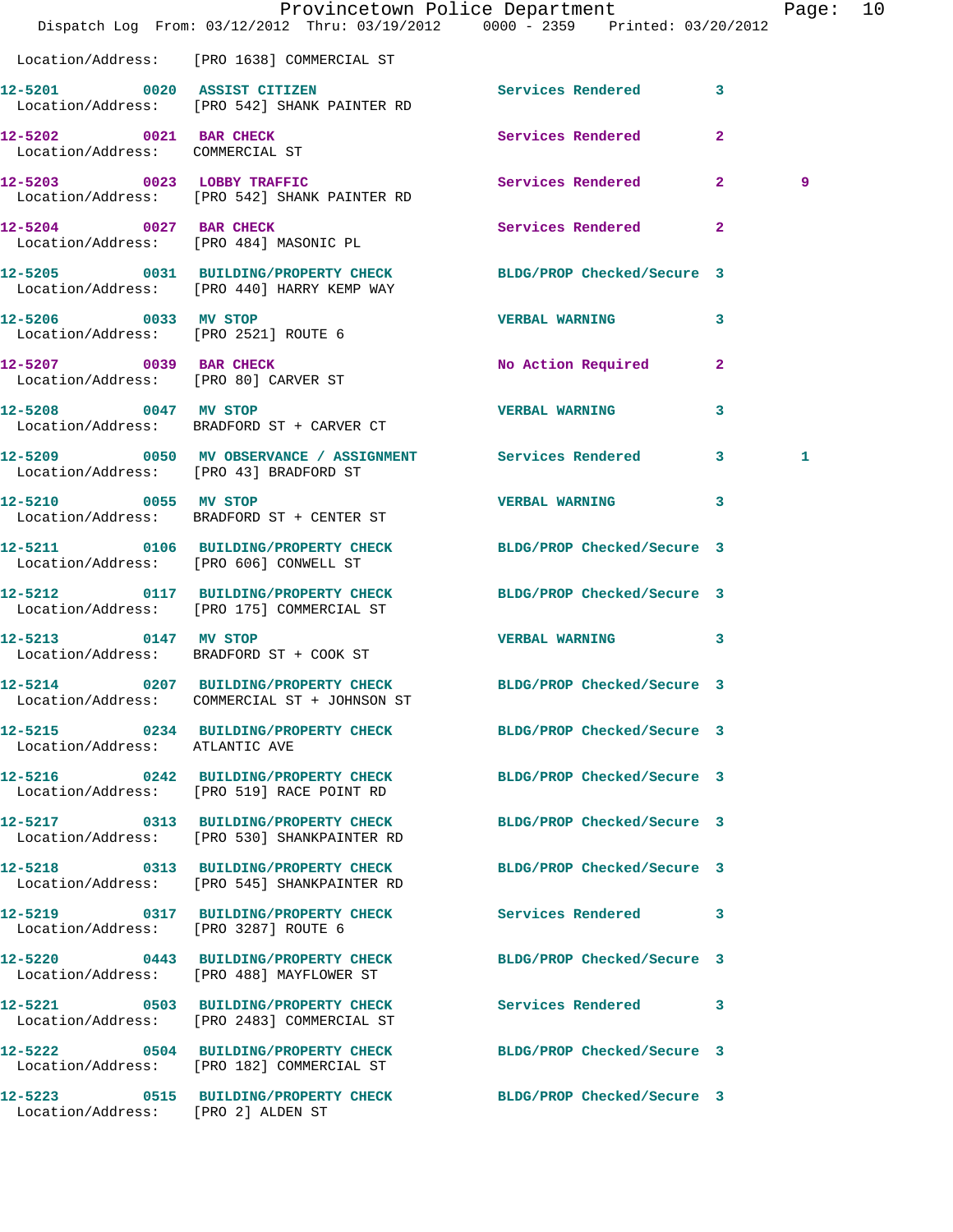|                                                              | Provincetown Police Department<br>Dispatch Log From: 03/12/2012 Thru: 03/19/2012 0000 - 2359 Printed: 03/20/2012 |                            |                |
|--------------------------------------------------------------|------------------------------------------------------------------------------------------------------------------|----------------------------|----------------|
|                                                              |                                                                                                                  |                            |                |
|                                                              | 12-5224 0543 SUSPICIOUS ACTIVITY Services Rendered<br>Location/Address: [PRO 1237] MILLER HILL RD                |                            | $\mathbf{2}$   |
|                                                              | 12-5225 0552 PARK, WALK & TALK 3 Services Rendered<br>Location/Address: [PRO 539] SHANKPAINTER RD                |                            | $\mathbf{2}$   |
|                                                              | 12-5226 0612 SPEED DOLLY ASSIGNMENT<br>Location/Address: [PRO 3260] BRADFORD ST EXT                              | <b>Services Rendered</b>   | 3              |
| 12-5227 0712 MV COMPLAINT                                    | Location/Address: CENTER ST + COMMERCIAL ST                                                                      | Services Rendered          | $\mathbf{2}$   |
|                                                              | 12-5228 0739 BUILDING/PROPERTY CHECK<br>Location/Address: [PRO 545] SHANK PAINTER RD                             | BLDG/PROP Checked/Secure 3 |                |
| Location/Address: ROUTE 6                                    | 12-5229 0742 MV OBSERVANCE / ASSIGNMENT No Action Required                                                       |                            | 3              |
| 12-5230 0751 MV STOP                                         | Location/Address: [PRO 521] ROUTE 6                                                                              | <b>VERBAL WARNING</b>      | 3              |
| Location/Address: [PRO 571] ALDEN ST                         | 12-5231 0759 BUILDING/PROPERTY CHECK BLDG/PROP Checked/Secure 3                                                  |                            |                |
| 12-5232 0809 MV STOP                                         | Location/Address: [PRO 2818] CONWELL ST                                                                          | <b>VERBAL WARNING</b>      | 3              |
|                                                              | 12-5233 0810 BUILDING/PROPERTY CHECK<br>Location/Address: [PRO 3318] CEMETERY RD                                 | BLDG/PROP Checked/Secure 3 |                |
| 12-5234 0839 DISORDERLY                                      | Location/Address: NELSON AVE + RACE POINT RD                                                                     | <b>Services Rendered</b>   | $\mathbf{2}$   |
| 12-5235 0842 COMPLAINT                                       | Location/Address: [PRO 606] CONWELL ST                                                                           | No Action Required         | 3              |
|                                                              | 12-5236 0859 BUILDING/PROPERTY CHECK BLDG/PROP Checked/Secure 3<br>Location/Address: [PRO 1638] COMMERCIAL ST    |                            |                |
|                                                              | 12-5237 0905 ANIMAL CALL<br>Location/Address: [PRO 1507] BRADFORD ST                                             | Services Rendered          | $\mathbf{2}$   |
| 12-5238 0911 MV COMPLAINT                                    | Location/Address: [PRO 248] COMMERCIAL ST                                                                        | <b>Services Rendered</b>   |                |
|                                                              | 12-5239 0922 BUILDING/PROPERTY CHECK<br>Location/Address: [PRO 2500] COMMERCIAL ST                               | BLDG/PROP Checked/Secure 3 |                |
| $12-5240$ 0927 PARK, WALK & TALK                             | Location/Address: [PRO 285] COMMERCIAL ST                                                                        | Services Rendered          | $\overline{a}$ |
|                                                              | 12-5241 0951 PARK, WALK & TALK<br>Location/Address: [PRO 537] SHANK PAINTER RD                                   | <b>Services Rendered</b>   | 2              |
| 12-5242 1026 PARK, WALK & TALK                               | Location/Address: [PRO 1872] COMMERCIAL ST                                                                       | No Action Required         | $\mathbf{2}$   |
| Location/Address: ROUTE 6                                    | 12-5243 1108 MV OBSERVANCE / ASSIGNMENT Services Rendered                                                        |                            | 3              |
| 12-5244 1112 MV STOP<br>Location/Address: ROUTE 6 + SNAIL RD |                                                                                                                  | Citation/Warning Issued    | 3              |
| Location/Address: ROUTE 6                                    | 12-5245 1124 BUILDING/PROPERTY CHECK BLDG/PROP Checked/Secure 3                                                  |                            |                |
| Location/Address: [PRO 3440] ROUTE 6                         | 12-5246 1126 MV OBSERVANCE / ASSIGNMENT Services Rendered                                                        |                            | 3              |
|                                                              |                                                                                                                  | <b>Services Rendered</b>   | $\overline{2}$ |

Location/Address: [PRO 1197] BRADFORD ST

Page:  $11$ <br>2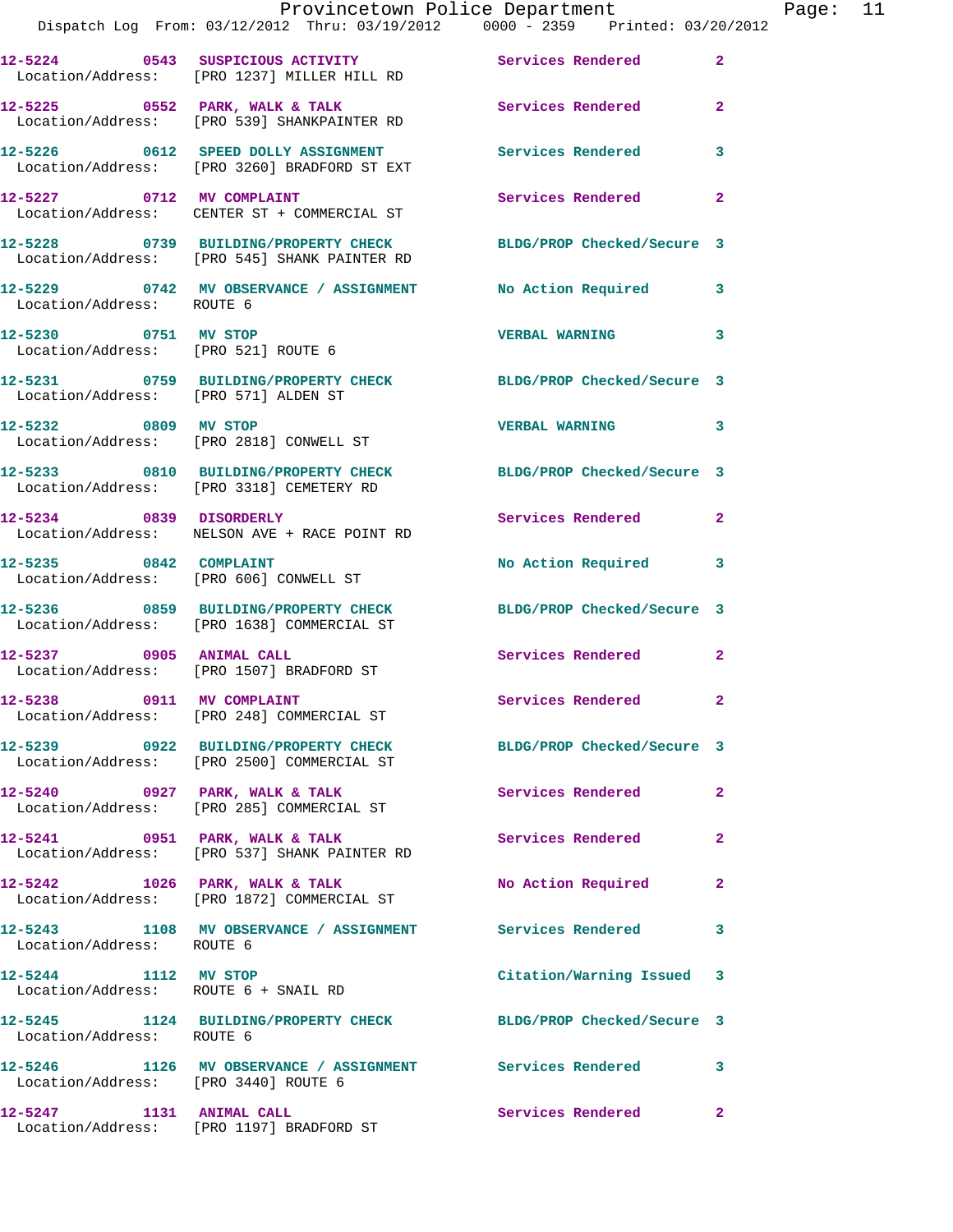|                                                                          | 12-5248 1137 PARKING COMPLAINT / GENERAL Services Rendered 3<br>Location/Address: [PRO 542] SHANK PAINTER RD |                            |              |
|--------------------------------------------------------------------------|--------------------------------------------------------------------------------------------------------------|----------------------------|--------------|
|                                                                          | 12-5249 1141 ASSIST CITIZEN<br>Location/Address: [PRO 285] COMMERCIAL ST                                     | <b>Services Rendered</b>   | $\mathbf{3}$ |
| Location/Address: HARRY KEMP WAY                                         | 12-5250 1153 MV OBSERVANCE / ASSIGNMENT Services Rendered 3                                                  |                            |              |
| 12-5251 1154 MV STOP<br>Location/Address: HOWLAND ST                     |                                                                                                              | Citation/Warning Issued 3  |              |
| $12-5252$ 1226 PARK, WALK & TALK<br>Location/Address: [PRO 3287] ROUTE 6 |                                                                                                              | Services Rendered          | $\mathbf{2}$ |
| 12-5253 1345 MV STOP<br>Location/Address: ROUTE 6                        |                                                                                                              | <b>VERBAL WARNING</b>      | 3            |
| 12-5254 1348 GENERAL INFO                                                |                                                                                                              | No Action Required 3       |              |
| Location/Address: [PRO 2543] MACMILLAN                                   | 12-5255 1526 BUILDING/PROPERTY CHECK                                                                         | BLDG/PROP Checked/Secure 3 |              |
| 12-5256 1526 MV STOP<br>Location/Address: ROUTE 6                        |                                                                                                              | <b>VERBAL WARNING</b>      | $\mathbf{3}$ |
| Location/Address: [PRO 511] HOLWAY AVE                                   | 12-5257 1530 BIKE GENERAL                                                                                    | No Action Required         | $\mathbf{2}$ |
| Location/Address: [OT] YARMOUTH RD                                       | 12-5258 1545 ASSIST AGENCY / BCC ROAD CL. No Action Required 3                                               |                            |              |
|                                                                          | 12-5259 1556 BUILDING/PROPERTY CHECK<br>Location/Address: [PRO 2898] JEROME SMITH RD                         | BLDG/PROP Checked/Secure 3 |              |
| 12-5260 1601 MEDICAL EMERGENCY<br>Location/Address: [PRO 500] OAK DR     |                                                                                                              | <b>PATIENT REFUSAL</b>     | 1            |
| 12-5261 1618 MEDICAL EMERGENCY<br>Location/Address: [PRO 885] CONWAY ST  |                                                                                                              | Transported to Hospital 1  |              |
| 12-5263 1629 ANIMAL CALL                                                 | Location/Address: [PRO 1217] MECHANIC ST                                                                     | No Action Required 2       |              |
|                                                                          | 12-5262 1632 MEDICAL EMERGENCY<br>Location/Address: [PRO 440] HARRY KEMP WAY                                 | Transported to Hospital 1  |              |
| Location/Address: [PRO 2521] ROUTE 6                                     | 12-5264 1726 MV OBSERVANCE / ASSIGNMENT No Action Required                                                   |                            | $\mathbf{3}$ |
| 12-5265 1731 MV STOP<br>Location/Address: ROUTE 6                        |                                                                                                              | <b>VERBAL WARNING</b>      | 3            |
| Location/Address: [PRO 3259] MACMILLAN                                   | 12-5266 1731 BUILDING/PROPERTY CHECK BLDG/PROP Checked/Secure 3                                              |                            |              |
| 12-5267 1737 MV STOP<br>Location/Address: ROUTE 6                        |                                                                                                              | <b>VERBAL WARNING</b>      | 3            |
| 12-5268 1741 MV STOP<br>Location/Address: ROUTE 6                        |                                                                                                              | <b>VERBAL WARNING</b>      | $\mathbf{3}$ |
|                                                                          | 12-5269 1831 BUILDING/PROPERTY CHECK<br>Location/Address: [PRO 564] BAYBERRY AVE                             | BLDG/PROP Checked/Secure 3 |              |
|                                                                          | 12-5270 2014 BUILDING/PROPERTY CHECK<br>Location/Address: [PRO 519] RACE POINT RD                            | BLDG/PROP Checked/Secure 3 |              |
| 12-5271 2023 FOLLOW UP<br>Location/Address: SCHOOL ST                    |                                                                                                              | Services Rendered 2        |              |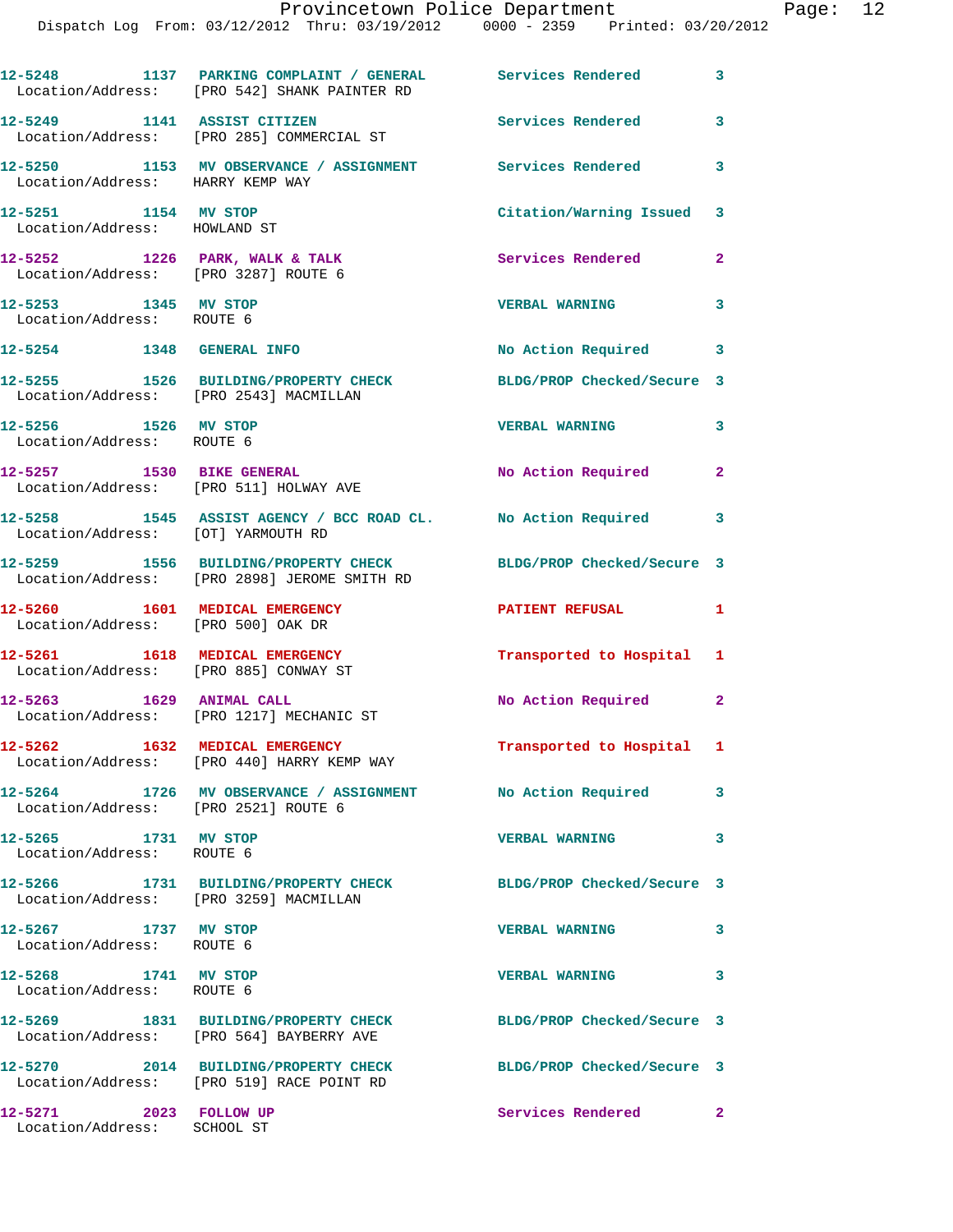|                                      | Dispatch Log From: 03/12/2012 Thru: 03/19/2012 0000 - 2359 Printed: 03/20/2012                               |                          |              |
|--------------------------------------|--------------------------------------------------------------------------------------------------------------|--------------------------|--------------|
|                                      | 12-5272 2029 MV OBSERVANCE / ASSIGNMENT No Action Required 3<br>Location/Address: HOWLAND ST + BRADFORD ST   |                          |              |
|                                      | 12-5273 2107 BUILDING/PROPERTY CHECK BLDG/PROP Checked/Secure 3<br>Location/Address: [PRO 16] BRADFORD ST    |                          |              |
|                                      | 12-5274 2116 BUILDING/PROPERTY CHECK BLDG/PROP Checked/Secure 3<br>Location/Address: [PRO 175] COMMERCIAL ST |                          |              |
|                                      | 12-5275 2313 BUILDING/PROPERTY CHECK BLDG/PROP Checked/Secure 3<br>Location/Address: [PRO 2543] MACMILLAN    |                          |              |
| Location/Address: [PRO 3440] ROUTE 6 | 12-5276 2314 MV OBSERVANCE / ASSIGNMENT Services Rendered                                                    |                          | 3            |
|                                      | 12-5277 2330 BUILDING/PROPERTY CHECK Services Rendered<br>Location/Address: [PRO 518] RACE POINT RD          |                          | 3            |
|                                      | 12-5278 2341 BAR CHECK<br>Location/Address: [PRO 2737] COMMERCIAL ST                                         | <b>Services Rendered</b> | $\mathbf{2}$ |
| For Date: $03/16/2012$ - Friday      |                                                                                                              |                          |              |
|                                      | 12-5279 0013 LOBBY TRAFFIC<br>Location/Address: [PRO 542] SHANK PAINTER RD                                   | Services Rendered 2      | 20           |
|                                      | 12-5280 0044 911 GENERAL<br>Location/Address: [PRO 542] SHANK PAINTER RD                                     | Services Rendered        | $\mathbf{1}$ |
|                                      | 12-5281 0059 BUILDING/PROPERTY CHECK Services Rendered<br>Location/Address: [PRO 306] COMMERCIAL ST          |                          | 3            |
|                                      | 12-5282 0100 MV OBSERVANCE / ASSIGNMENT Services Rendered<br>Location/Address: BRADFORD ST + RYDER ST        |                          | 3            |
| Location/Address: [PRO 2521] ROUTE 6 | 12-5283 0128 ASSIST AGENCY / MUTUAL AID Services Rendered                                                    |                          | 3            |
|                                      | 12-5284 0218 BUILDING/PROPERTY CHECK BLDG/PROP Checked/Secure 3<br>Location/Address: [PRO 2494] BRADFORD ST  |                          |              |

**12-5285 0233 BUILDING/PROPERTY CHECK Services Rendered 3**  Location/Address: [PRO 3259] MACMILLAN

**12-5286 0306 BUILDING/PROPERTY CHECK BLDG/PROP Checked/Secure 3**  Location/Address: [PRO 530] SHANKPAINTER RD

**12-5287 0307 BUILDING/PROPERTY CHECK Services Rendered 3**  Location/Address: [PRO 444] HIGH POLE

**12-5288 0310 BUILDING/PROPERTY CHECK BLDG/PROP Checked/Secure 3**  Location/Address: [PRO 1638] COMMERCIAL ST

**12-5289 0324 BUILDING/PROPERTY CHECK BLDG/PROP Checked/Secure 3** 

**12-5293 0555 BUILDING/PROPERTY CHECK No Action Required 3** 

 Location/Address: [PRO 175] COMMERCIAL ST **12-5290 0324 BUILDING/PROPERTY CHECK BLDG/PROP Checked/Secure 3**  Location/Address: [PRO 17] BRADFORD ST **12-5292 0420 BUILDING/PROPERTY CHECK BLDG/PROP Checked/Secure 3**  Location/Address: [PRO 545] SHANKPAINTER RD

Location/Address: [PRO 2539] RYDER ST

**12-5294 0607 BUILDING/PROPERTY CHECK BLDG/PROP Checked/Secure 3**  Location/Address: [PRO 2898] JEROME SMITH RD

**12-5295 0625 BUILDING/PROPERTY CHECK Services Rendered 3**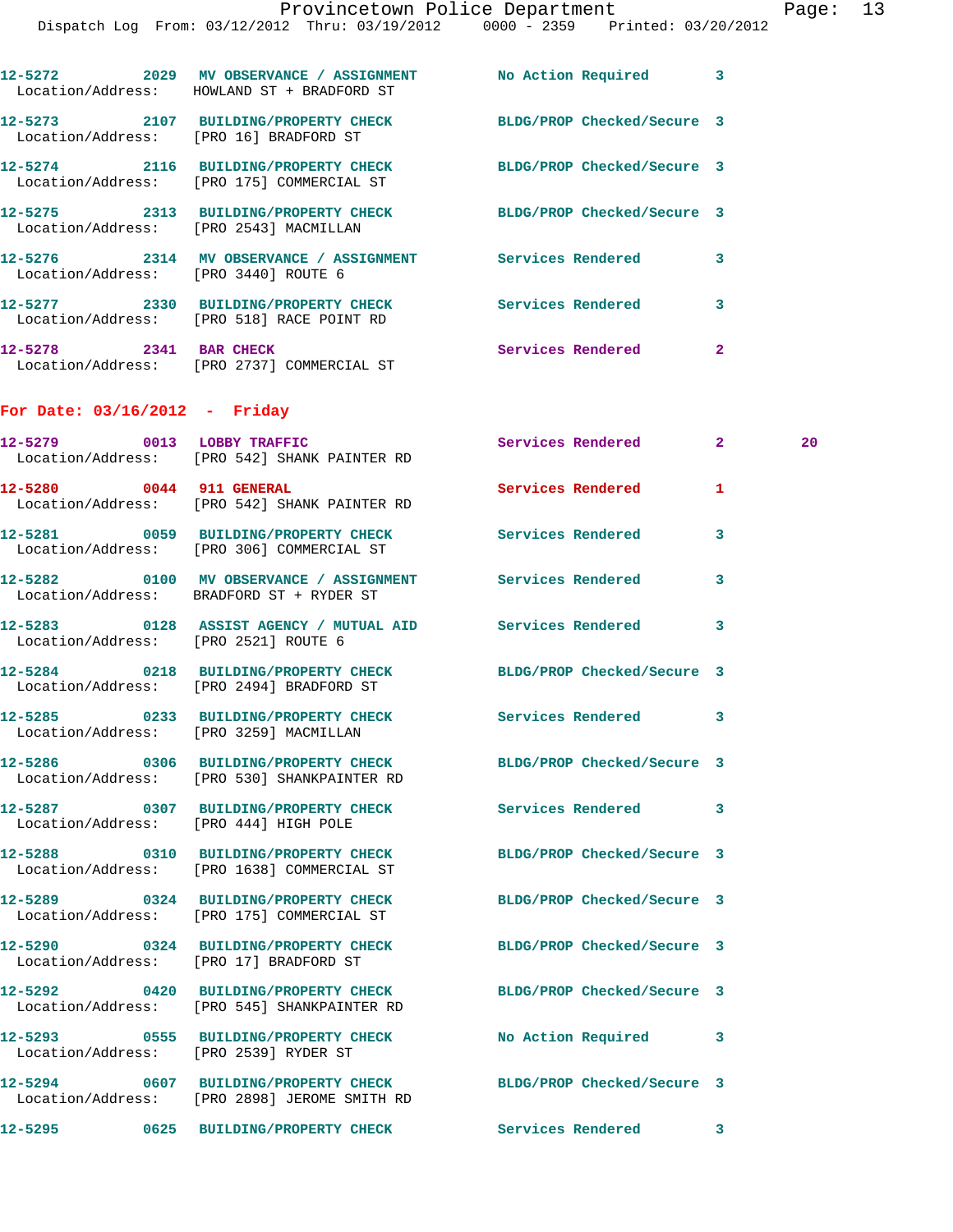|                                        | Dispatch Log From: 03/12/2012 Thru: 03/19/2012 0000 - 2359 Printed: 03/20/2012                                | Provincetown Police Department |              | Page: 14 |  |
|----------------------------------------|---------------------------------------------------------------------------------------------------------------|--------------------------------|--------------|----------|--|
|                                        | Location/Address: [PRO 1778] SHANKPAINTER RD                                                                  |                                |              |          |  |
|                                        | 12-5296 0639 COMPLAINT<br>Location/Address: [PRO 2296] COMMERCIAL ST                                          | Services Rendered 3            |              |          |  |
| Location/Address: ROUTE 6 + SNAIL RD   | 12-5297 0716 MV OBSERVANCE / ASSIGNMENT No Action Required 3                                                  |                                |              |          |  |
| 12-5298 0732 MV STOP                   | Location/Address: ROUTE 6 + SNAIL RD                                                                          | Citation/Warning Issued 3      |              |          |  |
| Location/Address: [PRO 3287] ROUTE 6   | 12-5299 0741 BUILDING/PROPERTY CHECK BLDG/PROP Checked/Secure 3                                               |                                |              |          |  |
| 12-5300 0755 MV STOP                   | Location/Address: SANDY HILL LN + ROUTE 6                                                                     | VERBAL WARNING 3               |              |          |  |
|                                        | 12-5301 0757 BUILDING/PROPERTY CHECK BLDG/PROP Checked/Secure 3<br>Location/Address: [PRO 3317] CEMETERY RD   |                                |              |          |  |
| Location/Address: [PRO 3259] MACMILLAN | 12-5302 0814 BUILDING/PROPERTY CHECK BLDG/PROP Checked/Secure 3                                               |                                |              |          |  |
|                                        | 12-5303 0823 BUILDING/PROPERTY CHECK BLDG/PROP Checked/Secure 3<br>Location/Address: [PRO 2483] COMMERCIAL ST |                                |              |          |  |
|                                        | 12-5304 0850 PARK, WALK & TALK 6 Services Rendered 2<br>Location/Address: CONANT ST + COMMERCIAL ST           |                                |              |          |  |
|                                        | 12-5313 0851 BUILDING/PROPERTY CHECK<br>Location/Address: [PRO 2206] COMMERCIAL ST                            | No Action Required             | 3            |          |  |
|                                        | 12-5305 0853 SERVE RESTRAINING ORDER Services Rendered<br>Location/Address: [PRO 542] SHANK PAINTER RD        |                                | $\mathbf{2}$ |          |  |
|                                        | 12-5306 0903 FOX NESTING<br>Location/Address: [PRO 132] COMMERCIAL ST                                         | Services Rendered              | $\mathbf{2}$ |          |  |
| 12-5307 0921 COMPLAINT                 | Location/Address: [PRO 539] SHANK PAINTER RD                                                                  | Services Rendered              | 3            |          |  |
| 12-5310 0930 911 GENERAL               | Location/Address: [PRO 542] SHANK PAINTER RD                                                                  | Services Rendered 1            |              |          |  |
| 12-5308 0934 FOUND GLASSES             | Location/Address: [PRO 1892] SHANK PAINTER RD                                                                 | Services Rendered 3            |              |          |  |
| Location/Address: SHANKPAINTER RD      | 12-5309 0936 MV OBSERVANCE / ASSIGNMENT Services Rendered                                                     |                                | 3            |          |  |
|                                        | 12-5311 0955 MV HIT & RUN<br>Location/Address: [PRO 2832] COMMERCIAL ST                                       | Services Rendered 2            |              |          |  |
|                                        | 12-5312 1010 MEDICAL EMERGENCY<br>Location/Address: [PRO 1742] CONWELL ST                                     | No Action Required 1           |              |          |  |
| 12-5314 1112 MV STOP                   | Location/Address: [PRO 3296] SHANK PAINTER RD                                                                 | <b>VERBAL WARNING</b>          | 3            |          |  |
| 12-5315 1136 BURN PERMIT               |                                                                                                               | Services Rendered 3            |              |          |  |
|                                        | 12-5316 1144 PARK, WALK & TALK<br>Location/Address: [PRO 2845] COMMERCIAL ST                                  | Services Rendered              | $\mathbf{2}$ |          |  |
| Location/Address: GOSNOLD ST           | 12-5317 1156 DOG ABUSE/UNFOUNDED                                                                              | SPOKEN TO                      | $\mathbf{2}$ |          |  |
|                                        | 12-5318 1220 BUILDING/PROPERTY CHECK BLDG/PROP Checked/Secure 3<br>Location/Address: [PRO 3318] CEMETERY RD   |                                |              |          |  |
|                                        |                                                                                                               |                                |              |          |  |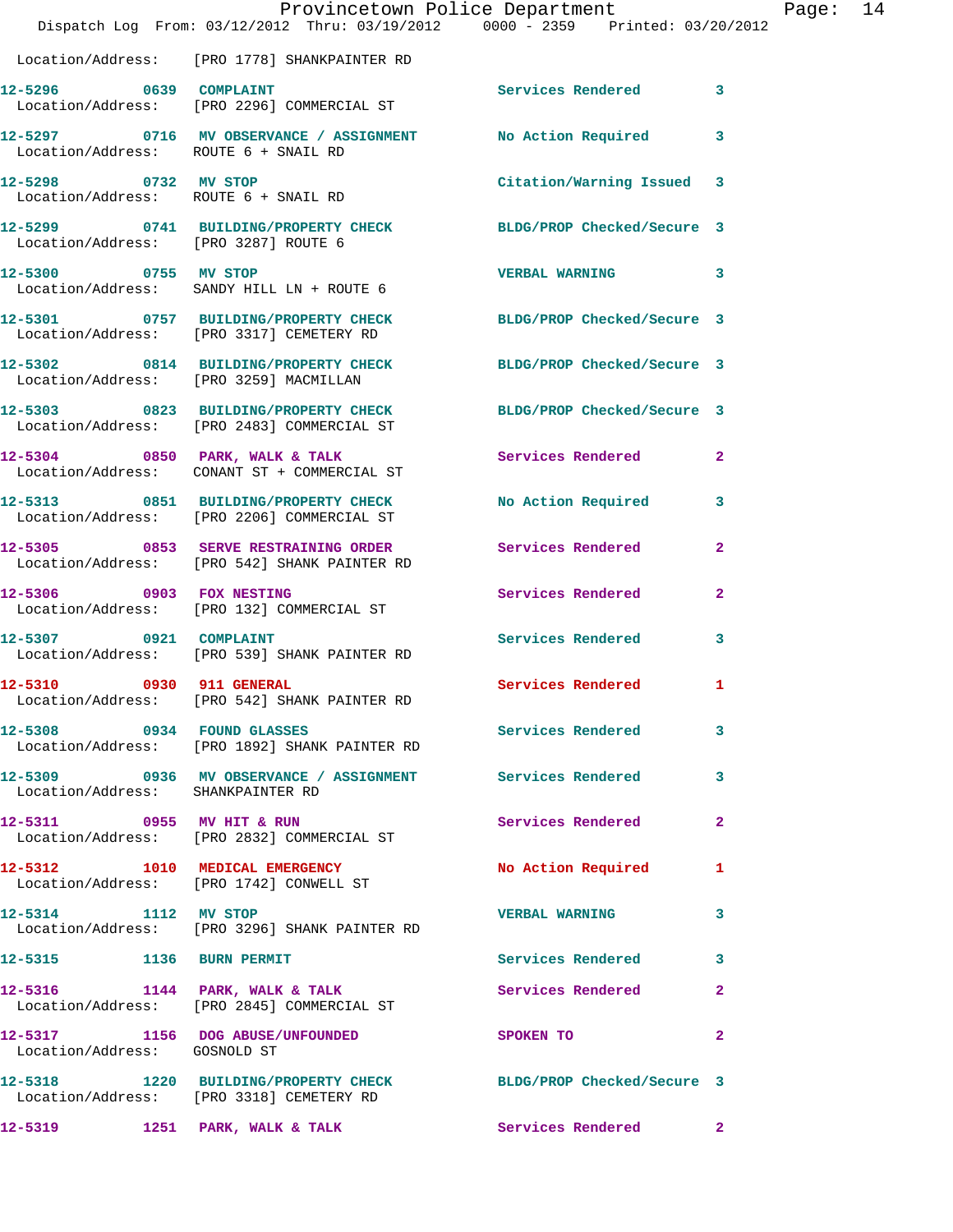|                                                             |                                                                                                               | Provincetown Police Department | $\mathbf P$    |
|-------------------------------------------------------------|---------------------------------------------------------------------------------------------------------------|--------------------------------|----------------|
|                                                             | Dispatch Log From: 03/12/2012 Thru: 03/19/2012 0000 - 2359 Printed: 03/20/2012                                |                                |                |
|                                                             | Location/Address: [PRO 537] SHANK PAINTER RD                                                                  |                                |                |
| 12-5320 1304 COMPLAINT                                      | Location/Address: [PRO 1822] RACE POINT RD                                                                    | Services Rendered              | 3              |
|                                                             | 12-5321 1330 ALARM TESTING<br>Location/Address: [PRO 329] COMMERCIAL ST                                       | <b>Services Rendered</b>       | 1              |
| Location/Address: [PRO 571] ALDEN ST                        | 12-5322 1354 BUILDING/PROPERTY CHECK BLDG/PROP Checked/Secure 3                                               |                                |                |
|                                                             | 12-5323 1413 WHALE HARRASSMENT<br>Location/Address: [PRO 2543] MACMILLAN WHARF                                | Services Rendered              | 3              |
|                                                             | 12-5324 1506 HAZARDS<br>Location/Address: [PRO 2416] COMMERCIAL ST                                            | SPOKEN TO                      | $\overline{a}$ |
|                                                             | 12-5325 1554 MV OBSERVANCE / ASSIGNMENT No Action Required<br>Location/Address: [PRO 2577] BRADFORD ST        |                                | 3              |
| 12-5326 1557 MV STOP                                        | Location/Address: RYDER ST + COMMERCIAL ST                                                                    | <b>VERBAL WARNING</b>          | 3              |
| 12-5327 1609 MV STOP                                        | Location/Address: [PRO 2391] BRADFORD ST                                                                      | <b>VERBAL WARNING</b>          | 3              |
| Location/Address: [PRO 564] BAYBERRY                        | 12-5328 1613 BUILDING/PROPERTY CHECK BLDG/PROP Checked/Secure 3                                               |                                |                |
| 12-5329 1615 MV STOP                                        | Location/Address: [PRO 43] BRADFORD ST                                                                        | <b>VERBAL WARNING</b>          | 3              |
| 12-5330 1622 MV STOP                                        | Location/Address: GOSNOLD ST + COMMERCIAL ST                                                                  | <b>VERBAL WARNING</b>          | 3              |
| Location/Address: [OT] ROUTE 6                              | 12-5331 1638 ASSIST AGENCY / BCC-ROUTE 6 No Action Required                                                   |                                | 3              |
| Location/Address: [PRO 2] ALDEN ST                          | 12-5332 1709 BUILDING/PROPERTY CHECK BLDG/PROP Checked/Secure 3                                               |                                |                |
| 12-5333                                                     | 1754 BUILDING/PROPERTY CHECK BLDG/PROP Checked/Secure 3<br>Location/Address: [PRO 488] MAYFLOWER ST           |                                |                |
|                                                             | 12-5334 1756 LARCENY /FORGERY FRAUD Services Rendered<br>Location/Address: [PRO 224] COMMERCIAL ST            |                                | 2              |
| 12-5335 1811 COMPLAINT<br>Location/Address: JEROME SMITH RD |                                                                                                               | No Action Required             | 3              |
|                                                             | 12-5336 1841 COMPLAINT/HARASSMENT<br>Location/Address: [PRO 1183] COMMERCIAL ST                               | <b>Services Rendered</b>       | 3              |
|                                                             | 12-5337 1856 BUILDING/PROPERTY CHECK<br>Location/Address: [PRO 306] COMMERCIAL ST                             | BLDG/PROP Checked/Secure 3     |                |
|                                                             | 12-5338 1908 MV OBSERVANCE / ASSIGNMENT<br>Location/Address: SHANK PAINTER RD + BRADFORD ST                   | No Action Required             | 3              |
|                                                             | 12-5339 1909 BUILDING/PROPERTY CHECK BLDG/PROP Checked/Secure 3<br>Location/Address: [PRO 2540] RACE POINT RD |                                |                |
| 12-5340 1911 MV STOP                                        | Location/Address: CARVER ST + BRADFORD ST                                                                     | <b>VERBAL WARNING</b>          | 3              |
|                                                             | 12-5341 1928 BUILDING/PROPERTY CHECK BLDG/PROP Checked/Secure 3<br>Location/Address: [PRO 3256] COMMERCIAL ST |                                |                |
| 12-5342 1936 MV STOP                                        | Location/Address: RYDER ST + BRADFORD ST                                                                      | <b>VERBAL WARNING</b>          | 3              |

Page: 15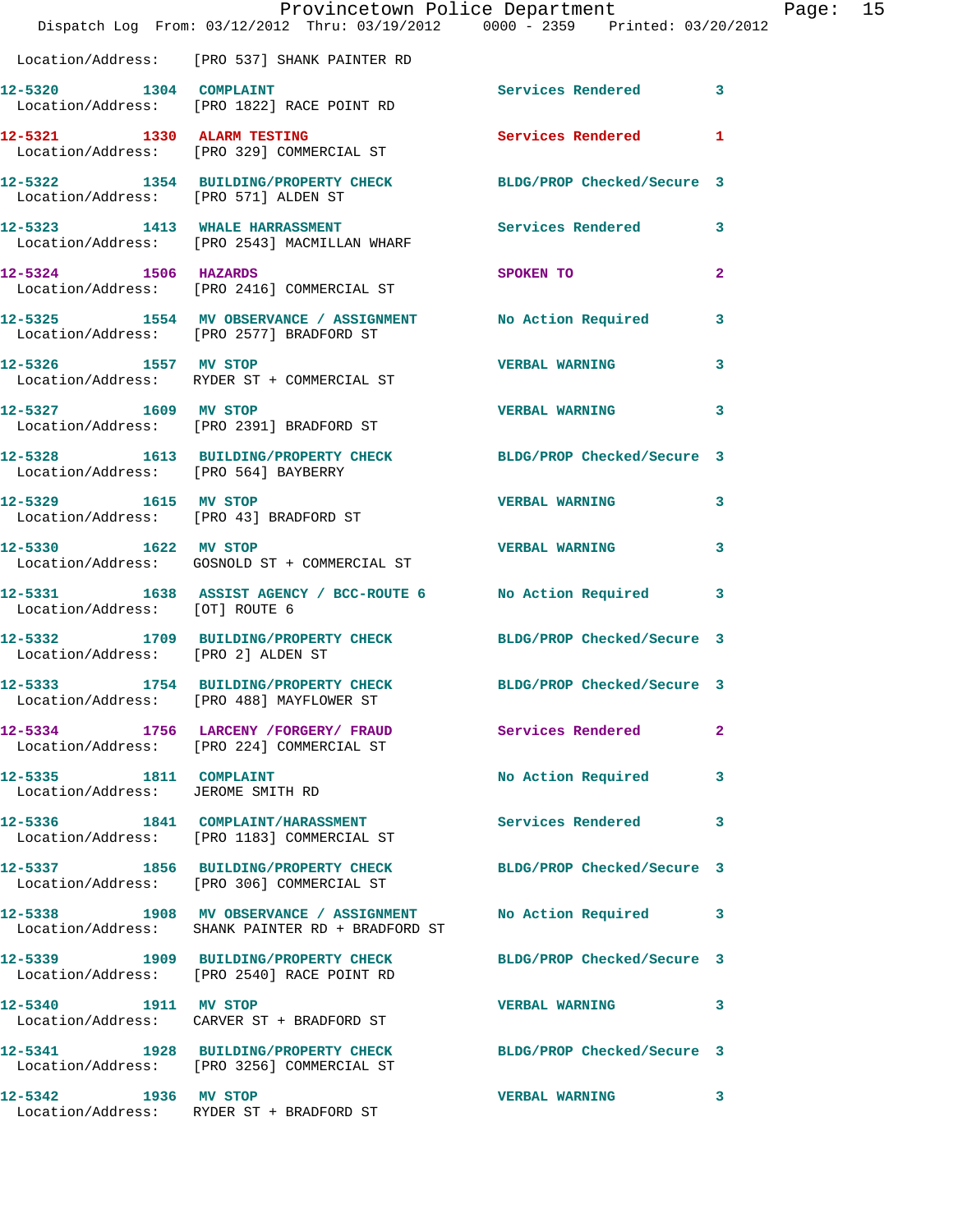|                                                                   | Dispatch Log From: 03/12/2012 Thru: 03/19/2012   0000 - 2359   Printed: 03/20/2012                            | Provincetown Police Department Page: 16 |              |  |
|-------------------------------------------------------------------|---------------------------------------------------------------------------------------------------------------|-----------------------------------------|--------------|--|
|                                                                   | 12-5343 2019 MV OBSERVANCE / ASSIGNMENT No Action Required 3<br>Location/Address: RYDER ST + BRADFORD ST      |                                         |              |  |
| 12-5344 2027 MV STOP                                              | Location/Address: [PRO 731] BRADFORD ST                                                                       | Citation/Warning Issued 3               |              |  |
|                                                                   | 12-5345 2030 MV STOP<br>Location/Address: [PRO 3296] SHANK PAINTER RD                                         | <b>VERBAL WARNING</b>                   | 3            |  |
| 12-5346 2040 MV STOP                                              | Location/Address: [PRO 30] BRADFORD ST                                                                        | <b>VERBAL WARNING</b>                   | 3            |  |
|                                                                   | 12-5347 2052 MV STOP<br>Location/Address: [PRO 542] SHANK PAINTER RD                                          | <b>VERBAL WARNING</b>                   | 3            |  |
| 12-5348 2059 MV STOP                                              | Location/Address: RYDER ST + COMMERCIAL ST                                                                    | <b>VERBAL WARNING</b>                   | 3            |  |
|                                                                   | 12-5349 2101 BUILDING/PROPERTY CHECK BLDG/PROP Checked/Secure 3<br>Location/Address: [PRO 2206] COMMERCIAL ST |                                         |              |  |
|                                                                   | 12-5350 2107 MV STOP<br>Location/Address: [PRO 43] BRADFORD ST                                                | <b>VERBAL WARNING</b>                   | 3            |  |
| Location/Address: [PRO 571] ALDEN ST                              | 12-5351 2114 BUILDING/PROPERTY CHECK BLDG/PROP Checked/Secure 3                                               |                                         |              |  |
|                                                                   | 12-5352 2115 MV STOP<br>Location/Address: [PRO 43] BRADFORD ST                                                | <b>VERBAL WARNING</b>                   | 3            |  |
|                                                                   | 12-5353 2119 BUILDING/PROPERTY CHECK BLDG/PROP Checked/Secure 3<br>Location/Address: [PRO 519] RACE POINT RD  |                                         |              |  |
|                                                                   | 12-5354 2129 ALARM - GENERAL<br>Location/Address: [PRO 2277] BRADFORD ST                                      | False Alarm                             | 1            |  |
| 12-5355 2131 MV STOP                                              | Location/Address: ALDEN ST + BRADFORD ST                                                                      | <b>VERBAL WARNING</b>                   | 3            |  |
|                                                                   | 12-5356 2149 BUILDING/PROPERTY CHECK BLDG/PROP Checked/Secure 3<br>Location/Address: [PRO 433] RYDER ST       |                                         |              |  |
| 12-5357 2150 PARK, WALK & TALK<br>Location/Address: COMMERCIAL ST |                                                                                                               | No Action Required 2                    |              |  |
| Location/Address: [PRO 433] RYDER ST                              | 12-5358 2151 BUILDING/PROPERTY CHECK BLDG/PROP Checked/Secure 3                                               |                                         |              |  |
|                                                                   | 12-5359 2158 BAR CHECK<br>Location/Address: [PRO 2737] COMMERCIAL ST                                          | No Action Required                      | $\mathbf{2}$ |  |
|                                                                   | 12-5360 2159 BAR CHECK<br>Location/Address: [PRO 399] COMMERCIAL ST                                           | BLDG/PROP Checked/Secure 2              |              |  |
| 12-5361 2204 BAR CHECK                                            | Location/Address: [PRO 221] COMMERCIAL ST                                                                     | No Action Required                      | $\mathbf{2}$ |  |
|                                                                   | 12-5362 2210 BAR CHECK<br>Location/Address: [PRO 3443] COMMERCIAL ST                                          | No Action Required                      | 2            |  |
| 12-5363 2217 MV STOP                                              | Location/Address: BREWSTER ST + BRADFORD ST                                                                   | <b>VERBAL WARNING</b>                   | 3            |  |
|                                                                   | $12-5364$ 2217 PARK, WALK & TALK<br>Location/Address: [PRO 182] COMMERCIAL ST                                 | No Action Required                      | 2            |  |
| 12-5365 2223 BAR CHECK                                            | Location/Address: [PRO 208] COMMERCIAL ST                                                                     | No Action Required                      | 2            |  |
| 12-5366 2229 BAR CHECK                                            | Location/Address: [PRO 484] MASONIC PL                                                                        | BLDG/PROP Checked/Secure 2              |              |  |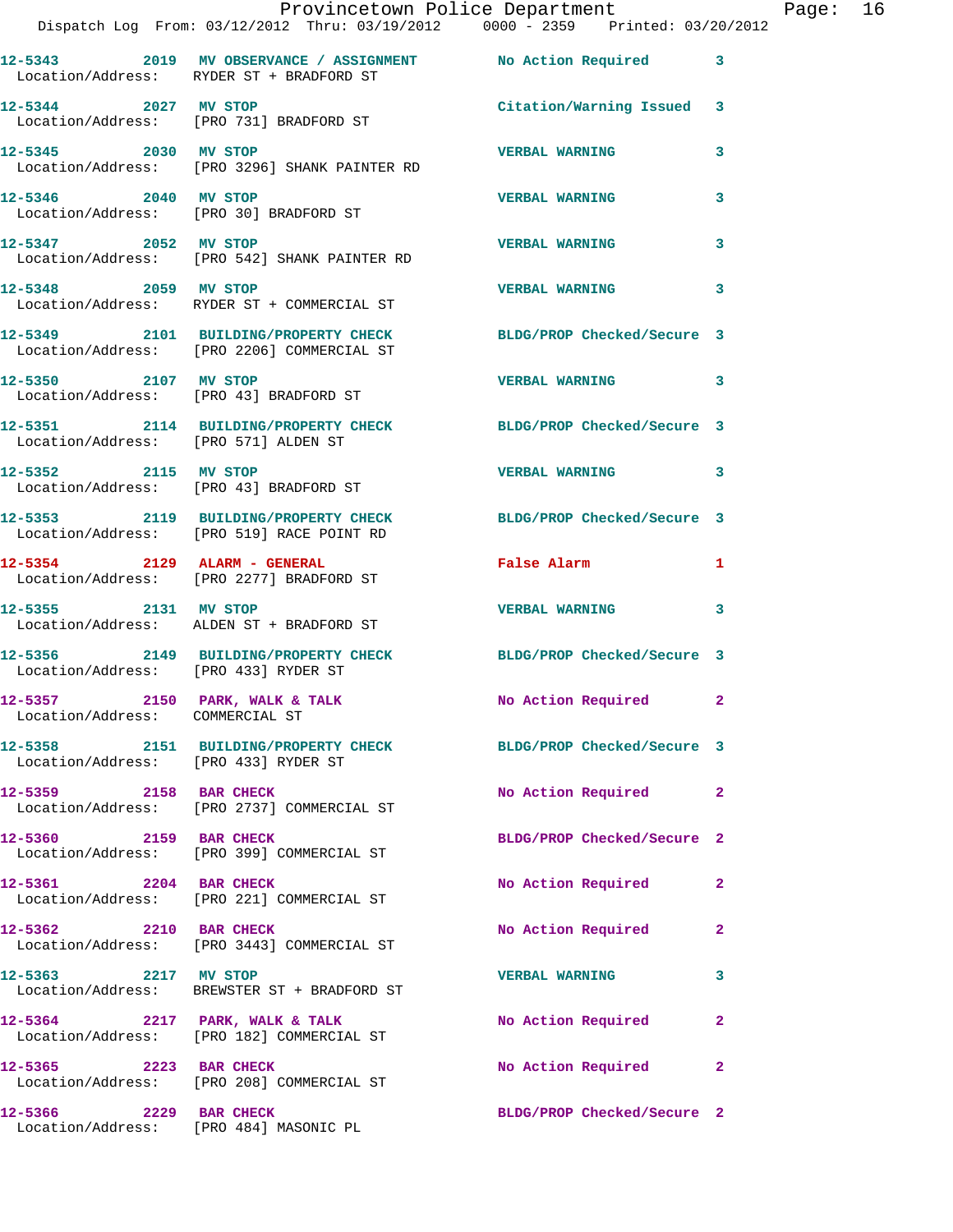|                                                         | Dispatch Log From: 03/12/2012 Thru: 03/19/2012   0000 - 2359   Printed: 03/20/2012                              |                            |                |                |
|---------------------------------------------------------|-----------------------------------------------------------------------------------------------------------------|----------------------------|----------------|----------------|
|                                                         | 12-5367 2230 BUILDING/PROPERTY CHECK<br>Location/Address: [PRO 182] COMMERCIAL ST                               | BLDG/PROP Checked/Secure 3 |                |                |
|                                                         | 12-5368 2236 BUILDING/PROPERTY CHECK<br>Location/Address: [PRO 175] COMMERCIAL ST                               | BLDG/PROP Checked/Secure 3 |                |                |
| 12-5369 2320 COMPLAINT                                  | Location/Address: [PRO 539] SHANK PAINTER RD                                                                    | Services Rendered          | 3              |                |
|                                                         | 12-5370 2330 DISTURBANCE<br>Location/Address: [PRO 2737] COMMERCIAL ST                                          | Could Not Locate           | 1              |                |
| 12-5371 2351 BAR CHECK                                  | Location/Address: [PRO 399] COMMERCIAL ST                                                                       | Services Rendered          | $\overline{a}$ |                |
| For Date: $03/17/2012$ - Saturday                       |                                                                                                                 |                            |                |                |
|                                                         | 12-5373 0004 LOBBY TRAFFIC<br>Location/Address: [PRO 542] SHANK PAINTER RD                                      | Services Rendered          | $\mathbf{2}$   | 5              |
|                                                         | 12-5374 0041 BUILDING/PROPERTY CHECK BLDG/PROP Checked/Secure 3<br>Location/Address: [PRO 2898] JEROME SMITH RD |                            |                |                |
| 12-5375 0045 DISTURBANCE                                | Location/Address: [PRO 3443] COMMERCIAL ST                                                                      | SPOKEN TO                  | 1              |                |
|                                                         | Location/Address: RYDER ST + BRADFORD ST                                                                        |                            | 3              |                |
|                                                         | 12-5377 0115 BUILDING/PROPERTY CHECK<br>Location/Address: [PRO 338] SHANKPAINTER RD                             | BLD/PROP CHECKED UNSECUR 3 |                |                |
| 12-5378 0121 MV STOP<br>Location/Address: WINSLOW ST    |                                                                                                                 | <b>VERBAL WARNING</b>      | 3              |                |
| Location/Address: [PRO 3287] ROUTE 6                    | 12-5379 0218 BUILDING/PROPERTY CHECK Services Rendered                                                          |                            | 3              |                |
| Location/Address: [PRO 2543] MACMILLAN                  | 12-5380 0511 BUILDING/PROPERTY CHECK BLDG/PROP Checked/Secure 3                                                 |                            |                |                |
| Location/Address: [PRO 2513] ROUTE 6                    | 12-5381 		 0540 MV OBSERVANCE / ASSIGNMENT Services Rendered                                                    |                            |                |                |
|                                                         | 12-5382 0611 BUILDING/PROPERTY CHECK BLDG/PROP Checked/Secure 3<br>Location/Address: [PRO 519] RACE POINT RD    |                            |                |                |
|                                                         | 12-5383 0716 PARK, WALK & TALK<br>Location/Address: [PRO 3121] COMMERCIAL ST                                    | Services Rendered          | $\overline{a}$ |                |
| Location/Address: [PRO 564] BAYBERRY                    | 12-5384 0804 BUILDING/PROPERTY CHECK No Action Required                                                         |                            | 3              |                |
|                                                         | 12-5385 0808 ASSIST AGENCY / MUTUAL AID Services Rendered<br>Location/Address: [PRO 1575] HOBSON AVE            |                            | 3              |                |
|                                                         | 12-5386 0820 ALARM - GENERAL<br>Location/Address: [PRO 106] COMMERCIAL ST                                       | False Alarm                | 1              |                |
| 12-5387 0822 DISORDERLY<br>Location/Address: CONWELL ST | Refer To Arrest: 12-31-AR                                                                                       | Arrest(s) Made             | $\mathbf{2}^-$ | $\overline{4}$ |
|                                                         | 12-5388 0926 ESCORT/TRANSPORT<br>Location: [PRO 3672] TOWN LINE                                                 | Services Rendered          | 3              |                |
|                                                         | 12-5389 1208 LARCENY / FORGERY / FRAUD Services Rendered                                                        |                            | $\mathbf{2}^-$ |                |

Location/Address: [PRO 542] SHANK PAINTER RD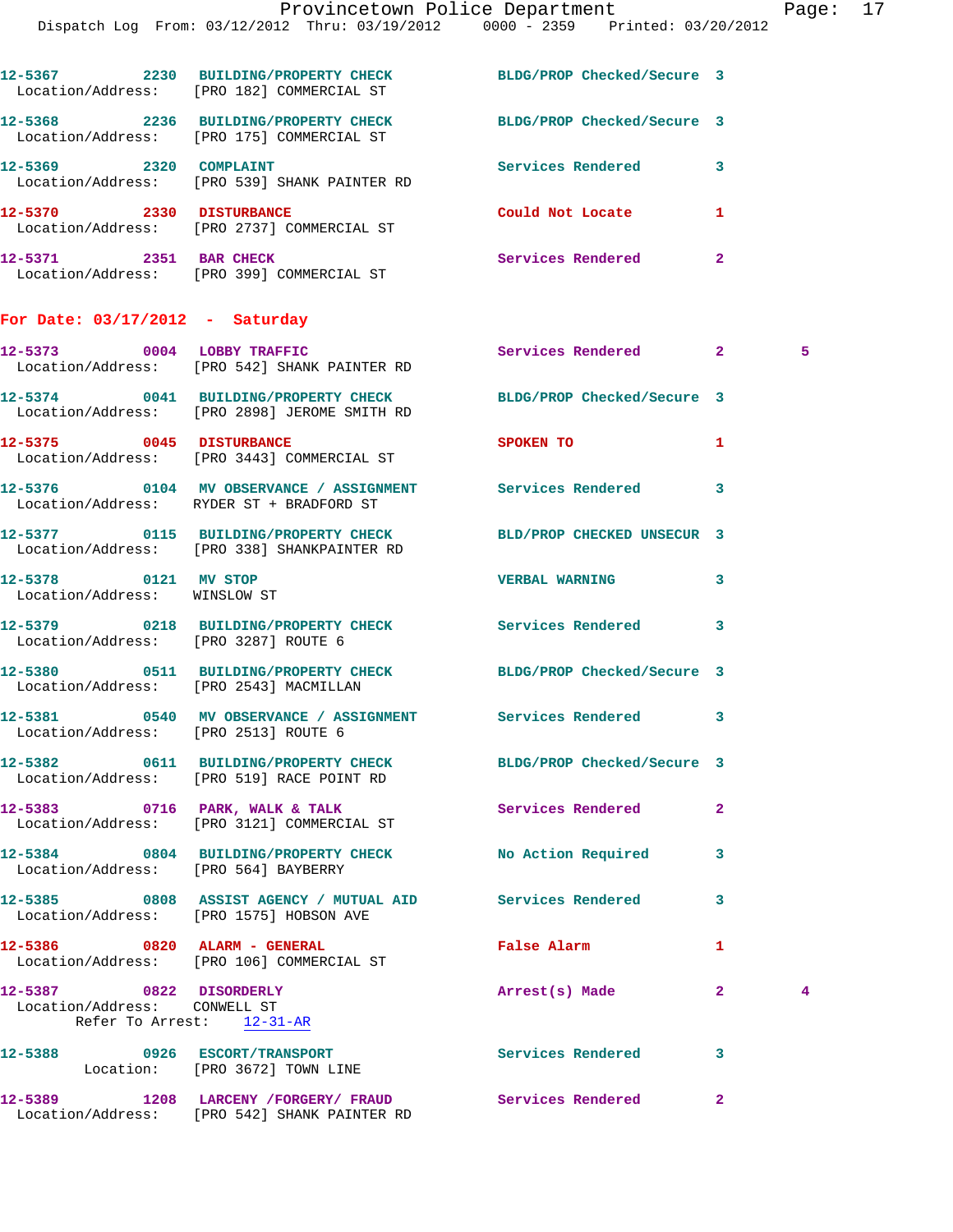|                                                              | Provincetown Police Department<br>Dispatch Log From: 03/12/2012 Thru: 03/19/2012   0000 - 2359   Printed: 03/20/2012 |                            |                |
|--------------------------------------------------------------|----------------------------------------------------------------------------------------------------------------------|----------------------------|----------------|
|                                                              | 12-5390 1225 ASSIST AGENCY / MUTUAL AID BLDG/PROP Checked/Secure 3<br>Location: [PRO 3672] TOWN LINE                 |                            |                |
|                                                              | 12-5391 1247 PARK, WALK & TALK<br>Location/Address: [PRO 175] COMMERCIAL ST                                          | Services Rendered          | $\overline{2}$ |
|                                                              | 12-5392 1314 MEDICAL EMERGENCY<br>Location/Address: [PRO 2540] RACE POINT RD                                         | Transported to Hospital 1  |                |
|                                                              | 12-5393 1341 BUILDING/PROPERTY CHECK BLDG/PROP Checked/Secure 3<br>Location/Address: [PRO 564] BAYBERRY AVE          |                            |                |
|                                                              | 12-5394 1343 BEACHED WHALES<br>Location/Address: [PRO 2490] PROVINCELANDS RD                                         | Services Rendered          | $\mathbf{2}$   |
|                                                              | 12-5395 1357 BUILDING/PROPERTY CHECK BLDG/PROP Checked/Secure 3<br>Location/Address: [PRO 519] RACE POINT RD         |                            |                |
|                                                              | 12-5396 1404 ELEVATOR EMERGENCY<br>Location/Address: [PRO 1952] COMMERCIAL ST                                        | SPOKEN TO                  | 1              |
| Location/Address: STANDISH AVE                               | 12-5397 1411 MV OBSERVANCE / ASSIGNMENT No Action Required                                                           |                            | 3              |
|                                                              | 12-5398 1439 FIRE, OTHER<br>Location/Address: [PRO 1892] SHANK PAINTER RD                                            | Services Rendered          | 1              |
|                                                              | 12-5399 1453 DR ORDERED TRANPORT<br>Location/Address: [PRO 440] HARRY KEMP WAY                                       | Transported to Hospital    | 1              |
|                                                              | 12-5400 1515 MV HIT & RUN<br>Location/Address: KILEY CT + COMMERCIAL ST                                              | SPOKEN TO                  | $\overline{a}$ |
|                                                              | 12-5401 1615 BUILDING/PROPERTY CHECK BLDG/PROP Checked/Secure 3<br>Location/Address: [PRO 519] RACE POINT RD         |                            |                |
|                                                              | 12-5402 1712 PARK, WALK & TALK<br>Location/Address: [PRO 2416] COMMERCIAL ST                                         | Services Rendered          | $\mathbf{2}$   |
|                                                              | 12-5404 1723 MV DISABLED<br>Location/Address: PEARL ST + BRADFORD ST                                                 | Services Rendered          | $\overline{a}$ |
|                                                              | 12-5405 1825 BUILDING/PROPERTY CHECK<br>Location/Address: [PRO 530] SHANKPAINTER RD                                  | BLDG/PROP Checked/Secure 3 |                |
| 12-5406 1827 MV STOP                                         | Location/Address: BRADFORD ST + CONWELL ST                                                                           | <b>VERBAL WARNING</b>      | 3              |
| Location/Address: [PRO 2521] ROUTE 6                         | 12-5407 1850 MV OBSERVANCE / ASSIGNMENT No Action Required                                                           |                            | 3              |
|                                                              | 12-5408 1853 MV OBSERVANCE / ASSIGNMENT Services Rendered<br>Location/Address: [PRO 2577] BRADFORD ST                |                            | 3              |
| Location/Address: [PRO 3259] MACMILLAN                       | 12-5411 1858 BUILDING/PROPERTY CHECK                                                                                 | BLDG/PROP Checked/Secure 3 |                |
| 12-5409 1859 MV STOP<br>Location/Address: [PRO 2521] ROUTE 6 |                                                                                                                      | Citation/Warning Issued    | 3              |
| 12-5410 1859 MV STOP                                         | Location/Address: BRADFORD ST + ALDEN ST                                                                             | <b>VERBAL WARNING</b>      | 3              |
| 12-5421 1900 LOOSE DOG                                       | Location/Address: [PRO 1282] BANGS ST                                                                                | Services Rendered          | $\mathbf{2}$   |
| 12-5412 1905 MV STOP                                         | Location/Address: [PRO 105] COMMERCIAL ST                                                                            | Citation/Warning Issued    | 3              |
|                                                              | 12-5413 1915 MV OBSERVANCE / ASSIGNMENT                                                                              | BLDG/PROP Checked/Secure 3 |                |

Location/Address: SHANK PAINTER RD + BRADFORD ST

Page: 18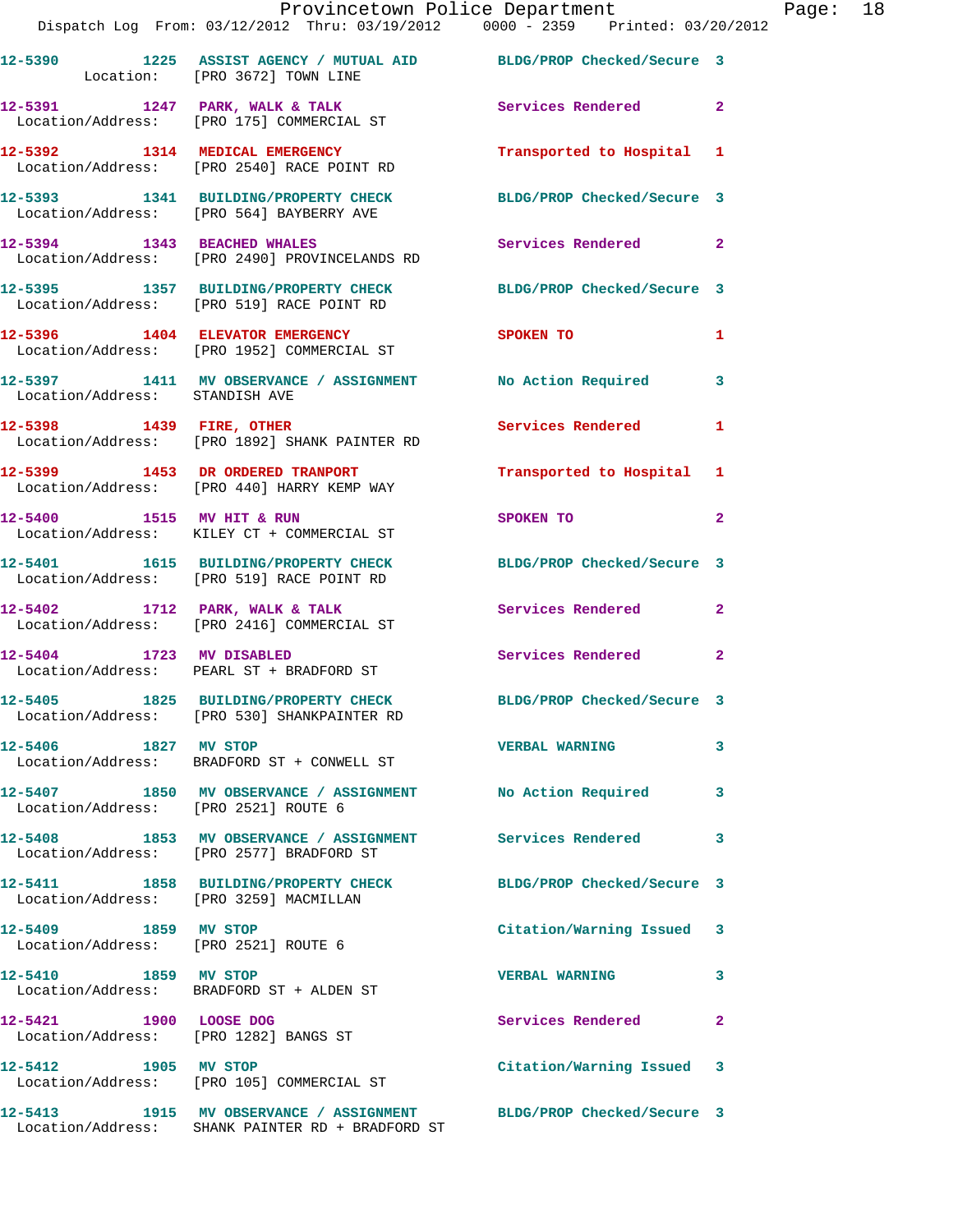| 12-5414 1916 MV STOP<br>Location/Address: [PRO 43] BRADFORD ST |                                                                                                                 | <b>VERBAL WARNING</b>      | 3              |
|----------------------------------------------------------------|-----------------------------------------------------------------------------------------------------------------|----------------------------|----------------|
| 12-5415 1919 MV STOP<br>Location/Address: [PRO 2521] ROUTE 6   |                                                                                                                 | <b>VERBAL WARNING</b>      | 3              |
| 12-5416 1926 MV STOP                                           | Location/Address: [PRO 3296] SHANK PAINTER RD                                                                   | <b>VERBAL WARNING</b>      | 3              |
| 12-5417 1933 MV STOP                                           | Location: [PRO 3431] LOPES SQUARE                                                                               | <b>VERBAL WARNING</b>      | 3              |
|                                                                | 12-5418 1933 BUILDING/PROPERTY CHECK<br>Location/Address: [PRO 2206] COMMERCIAL ST                              | BLDG/PROP Checked/Secure 3 |                |
| 12-5419 1937 MV STOP<br>Location/Address: [PRO 2479] ROUTE 6   |                                                                                                                 | <b>VERBAL WARNING</b>      | $\mathbf{3}$   |
|                                                                | 12-5420 1942 BUILDING/PROPERTY CHECK BLDG/PROP Checked/Secure 3<br>Location/Address: [PRO 2898] JEROME SMITH RD |                            |                |
|                                                                | 12-5422 2016 MV OBSERVANCE / ASSIGNMENT Services Rendered<br>Location/Address: RYDER ST + BRADFORD ST           |                            | 3              |
| 12-5423 2028 MV STOP<br>Location/Address: BRADFORD ST          |                                                                                                                 | <b>VERBAL WARNING</b>      | $\mathbf{3}$   |
|                                                                | 12-5424 2043 MV STOP<br>Location/Address: WINSLOW ST + BRADFORD ST                                              | Citation/Warning Issued 3  |                |
| 12-5425 2058 HAZARDS                                           | Location/Address: [PRO 1692] BRADFORD ST                                                                        | Services Rendered 2        |                |
|                                                                | 12-5426 2119 BUILDING/PROPERTY CHECK<br>Location/Address: [PRO 440] HARRY KEMP WAY                              | BLDG/PROP Checked/Secure 3 |                |
|                                                                | 12-5427 2139 BUILDING/PROPERTY CHECK<br>Location/Address: [PRO 519] RACE POINT RD                               | BLDG/PROP Checked/Secure 3 |                |
| Location/Address: COMMERCIAL ST                                | $12-5428$ 2146 PARK, WALK & TALK                                                                                | <b>Services Rendered</b>   | $\overline{a}$ |
| 12-5429 2155 BAR CHECK                                         | Location/Address: [PRO 2737] COMMERCIAL ST                                                                      | LICENSING VIOLATION 2      |                |
|                                                                | 12-5430 2202 BUILDING/PROPERTY CHECK<br>Location/Address: [PRO 2540] RACE POINT RD                              | BLDG/PROP Checked/Secure 3 |                |
| 12-5431 2207 BAR CHECK                                         | Location/Address: [PRO 399] COMMERCIAL ST                                                                       | BLDG/PROP Checked/Secure 2 |                |
| 12-5432 2208 BAR CHECK                                         | Location/Address: [PRO 3443] COMMERCIAL ST                                                                      | BLDG/PROP Checked/Secure 2 |                |
|                                                                | 12-5433 2211 BUILDING/PROPERTY CHECK<br>Location/Address: [PRO 175] COMMERCIAL ST                               | BLDG/PROP Checked/Secure 3 |                |
|                                                                | $12-5434$ 2213 PARK, WALK & TALK<br>Location/Address: [PRO 182] COMMERCIAL ST                                   | Services Rendered          | 2              |
| 12-5435 2214 PARK, WALK & TALK                                 | Location/Address: [PRO 105] COMMERCIAL ST                                                                       | Services Rendered          | $\mathbf{2}$   |
| 12-5436 2217 BAR CHECK                                         | Location/Address: [PRO 208] COMMERCIAL ST                                                                       | BLDG/PROP Checked/Secure 2 |                |
| 12-5437 2224 BAR CHECK                                         | Location/Address: [PRO 484] MASONIC PL                                                                          | BLDG/PROP Checked/Secure 2 |                |
| 12-5438<br>2230 BAR CHECK                                      |                                                                                                                 | BLDG/PROP Checked/Secure 2 |                |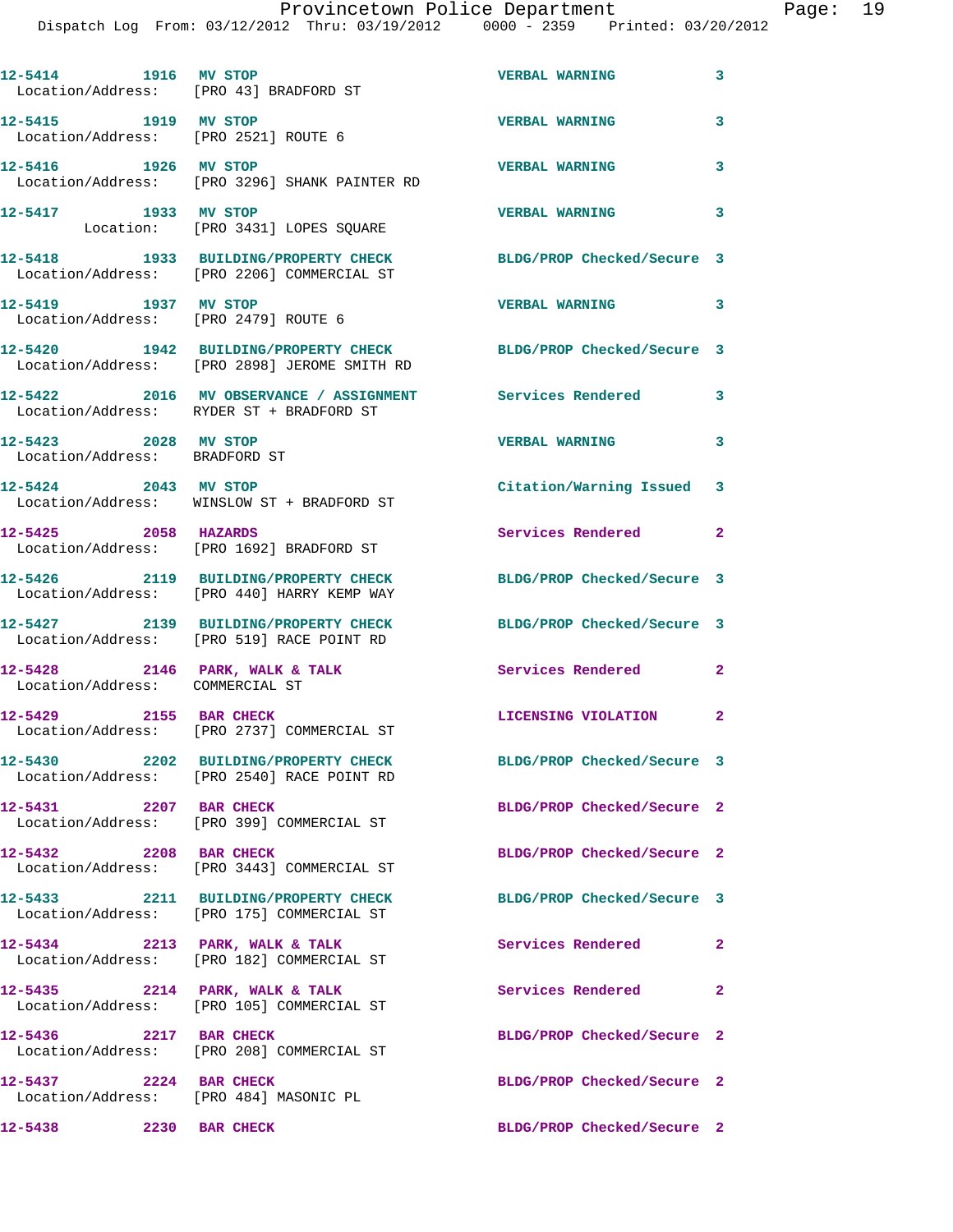|                                        |                                                                            | Provincetown Police Department<br>Dispatch Log From: 03/12/2012 Thru: 03/19/2012 0000 - 2359 Printed: 03/20/2012 | Page: 20 |  |
|----------------------------------------|----------------------------------------------------------------------------|------------------------------------------------------------------------------------------------------------------|----------|--|
| Location/Address: [PRO 80] CARVER ST   |                                                                            |                                                                                                                  |          |  |
|                                        | Location/Address: BRADFORD ST + RYDER ST                                   |                                                                                                                  |          |  |
|                                        | Location/Address: [PRO 545] SHANKPAINTER RD                                | 12-5440 2336 BUILDING/PROPERTY CHECK BLDG/PROP Checked/Secure 3                                                  |          |  |
| Location/Address: [PRO 526] RYDER ST   |                                                                            | 12-5441 2339 BUILDING/PROPERTY CHECK BLDG/PROP Checked/Secure 3                                                  |          |  |
|                                        | 12-5442 2341 MV STOP<br>Location/Address: [PRO 2479] ROUTE 6               | VERBAL WARNING 3                                                                                                 |          |  |
| Location/Address: [PRO 444] HIGH POLE  |                                                                            | 12-5443 2357 BUILDING/PROPERTY CHECK BLDG/PROP Checked/Secure 3                                                  |          |  |
| For Date: 03/18/2012 - Sunday          |                                                                            |                                                                                                                  |          |  |
|                                        | 12-5445 0006 LOBBY TRAFFIC<br>Location/Address: [PRO 542] SHANK PAINTER RD | Services Rendered 2                                                                                              | 11       |  |
|                                        | 12-5446 0009 BAR CHECK<br>Location/Address: [PRO 2737] COMMERCIAL ST       | LICENSING/NO ACTION 2                                                                                            |          |  |
| 12-5447 0011 BAR CHECK                 | Location/Address: [PRO 399] COMMERCIAL ST                                  | LICENSING/NO ACTION 2                                                                                            |          |  |
|                                        | 12-5448 0014 MV STOP<br>Location/Address: [PRO 43] BRADFORD ST             | <b>VERBAL WARNING</b><br>3                                                                                       |          |  |
| 12-5449 0017 BAR CHECK                 | Location/Address: [PRO 208] COMMERCIAL ST                                  | LICENSING/NO ACTION 2                                                                                            |          |  |
|                                        | Location/Address: [PRO 2543] MACMILLAN                                     | 12-5450 0024 BUILDING/PROPERTY CHECK BLDG/PROP Checked/Secure 3                                                  |          |  |
|                                        | Location/Address: [PRO 1895] BRADFORD ST                                   | 12-5451 0030 BUILDING/PROPERTY CHECK BLDG/PROP Checked/Secure 3                                                  |          |  |
|                                        | Location/Address: [PRO 2577] BRADFORD ST                                   | 12-5452 0031 MV OBSERVANCE / ASSIGNMENT No Action Required 3                                                     |          |  |
|                                        | Location/Address: [PRO 3317] CEMETERY RD                                   | 12-5453 0038 BUILDING/PROPERTY CHECK BLDG/PROP Checked/Secure 3                                                  |          |  |
|                                        | Location/Address: STANDISH ST + BRADFORD ST                                | 12-5454 0041 MV OBSERVANCE / ASSIGNMENT NO Action Required 3                                                     |          |  |
| Location/Address: [PRO 606] CONWELL ST |                                                                            | 12-5455 0043 MV OBSERVANCE / ASSIGNMENT Services Rendered 3                                                      |          |  |
|                                        | 12-5456 0058 DISTURBANCE<br>Location/Address: [PRO 433] RYDER ST           | SPOKEN TO<br>1                                                                                                   |          |  |
| 12-5457 0112 MV STOP                   | Location/Address: [PRO 3313] STANDISH ST                                   | VERBAL WARNING 3                                                                                                 |          |  |
|                                        | 12-5458 0115 MV STOP<br>Location/Address: [PRO 3004] BRADFORD ST           | VERBAL WARNING 3                                                                                                 |          |  |
|                                        | Location/Address: [PRO 2898] JEROME SMITH RD                               | 12-5459 0120 BUILDING/PROPERTY CHECK BLDG/PROP Checked/Secure 3                                                  |          |  |
|                                        | 12-5460 0127 MV STOP<br>Location/Address: [PRO 2564] COMMERCIAL ST         | VERBAL WARNING 3                                                                                                 |          |  |
|                                        | Location/Address: [PRO 539] SHANKPAINTER RD                                | 12-5461 0134 BUILDING/PROPERTY CHECK BLDG/PROP Checked/Secure 3                                                  |          |  |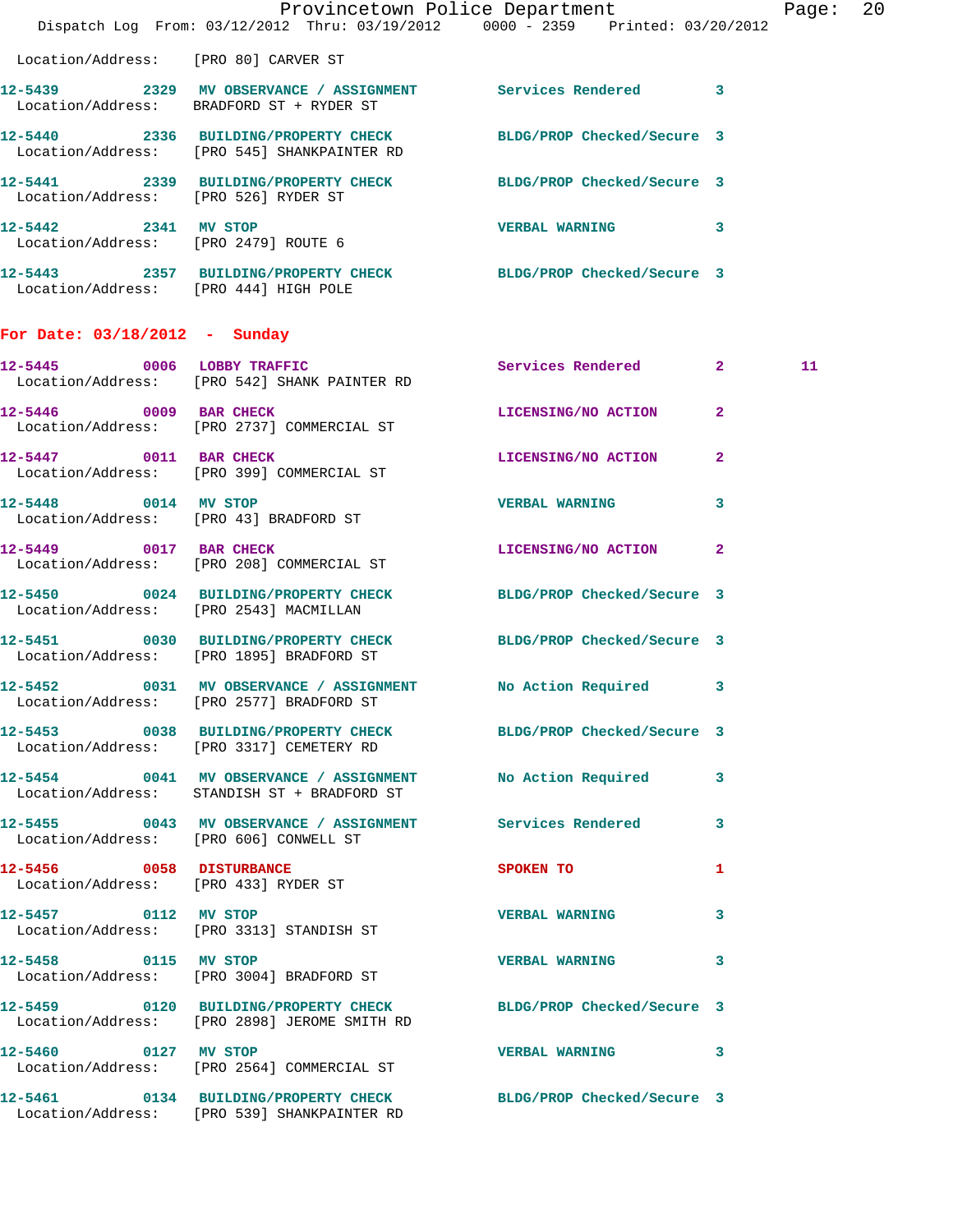|                                                              | Provincetown Police Department<br>Dispatch Log From: 03/12/2012 Thru: 03/19/2012 0000 - 2359 Printed: 03/20/2012 |                           |                |
|--------------------------------------------------------------|------------------------------------------------------------------------------------------------------------------|---------------------------|----------------|
|                                                              | 12-5462 0141 MV OBSERVANCE / ASSIGNMENT No Action Required<br>Location/Address: [PRO 37] BRADFORD ST             |                           | 3              |
|                                                              | 12-5463 0236 BUILDING/PROPERTY CHECK<br>Location/Address: [PRO 2483] COMMERCIAL ST                               | <b>Services Rendered</b>  | 3              |
|                                                              | 12-5464 0334 BUILDING/PROPERTY CHECK BLDG/PROP Checked/Secure 3<br>Location/Address: [PRO 105] COMMERCIAL ST     |                           |                |
| Location/Address: [PRO 2] ALDEN ST                           | 12-5465 0448 BUILDING/PROPERTY CHECK BLDG/PROP Checked/Secure 3                                                  |                           |                |
|                                                              | 12-5466 0551 BUILDING/PROPERTY CHECK BLDG/PROP Checked/Secure 3<br>Location/Address: [PRO 1778] SHANKPAINTER RD  |                           |                |
|                                                              | 12-5467 0552 BUILDING/PROPERTY CHECK BLDG/PROP Checked/Secure 3<br>Location/Address: [PRO 3296] SHANKPAINTER RD  |                           |                |
| 12-5468 0608 MV STOP<br>Location/Address: [PRO 2513] ROUTE 6 |                                                                                                                  | <b>VERBAL WARNING</b>     | 3              |
|                                                              | 12-5469 0611 MV OBSERVANCE / ASSIGNMENT<br>Location/Address: [PRO 447] JEROME SMITH RD                           | <b>No Action Required</b> | 3              |
|                                                              | 12-5470 0648 SPEED DOLLY ASSIGNMENT<br>Location/Address: GOSNOLD ST + BRADFORD ST                                | Services Rendered         | 3              |
|                                                              | $12-5471$ 0736 PARK, WALK & TALK<br>Location/Address: [PRO 3121] COMMERCIAL ST                                   | No Action Required        | $\mathbf{2}$   |
| Location/Address: [PRO 564] BAYBERRY                         | 12-5472 0811 BUILDING/PROPERTY CHECK                                                                             | No Action Required        | 3              |
| Location/Address: [PRO 2543] MACMILLAN                       | 12-5473 0816 BUILDING/PROPERTY CHECK BLDG/PROP Checked/Secure 3                                                  |                           |                |
| Location/Address: [PRO 2521] ROUTE 6                         | 12-5474 0833 MV OBSERVANCE / ASSIGNMENT                                                                          | No Action Required        | 3              |
| Location/Address: [PRO 564] BAYBERRY                         | 12-5475 0849 BUILDING/PROPERTY CHECK BLDG/PROP Checked/Secure 3                                                  |                           |                |
| 12-5476 0857 ANIMAL CALL                                     | Location/Address: [PRO 2105] STANDISH ST                                                                         | Services Rendered         | $\overline{2}$ |
| Location/Address: RYDER ST                                   | 12-5477 0910 MV OBSERVANCE / ASSIGNMENT No Action Required                                                       |                           | 3              |
|                                                              | 12-5478 0913 ASSIST CITIZEN<br>Location/Address: [PRO 542] SHANK PAINTER RD                                      | SPOKEN TO                 | 3              |
|                                                              | 12-5479 0942 BUILDING/PROPERTY CHECK<br>Location/Address: [PRO 519] RACE POINT RD                                | No Action Required        | 3              |
| Location/Address: ROUTE 6                                    | 12-5481 1002 MV OBSERVANCE / ASSIGNMENT                                                                          | No Action Required        | 3              |
| Location/Address: [PRO 16] BRADFORD ST                       | 12-5483 1048 BUILDING/PROPERTY CHECK                                                                             | <b>No Action Required</b> | 3              |
|                                                              | 12-5484 1112 MV OBSERVANCE / ASSIGNMENT Services Rendered<br>Location/Address: HOWLAND ST + BRADFORD ST          |                           | 3              |
| 12-5485 1135 COMPLAINT                                       | Location/Address: [PRO 537] SHANK PAINTER RD                                                                     | Services Rendered         | 3              |
| 12-5486 1153 LOST KIA KEY/FOUND                              |                                                                                                                  | <b>Services Rendered</b>  | 3              |

Location/Address: [PRO 50] BRADFORD ST

Location/Address: [PRO 3163] WINTHROP ST

**12-5487 1208 BUILDING/PROPERTY CHECK BLDG/PROP Checked/Secure 3** 

Page: 21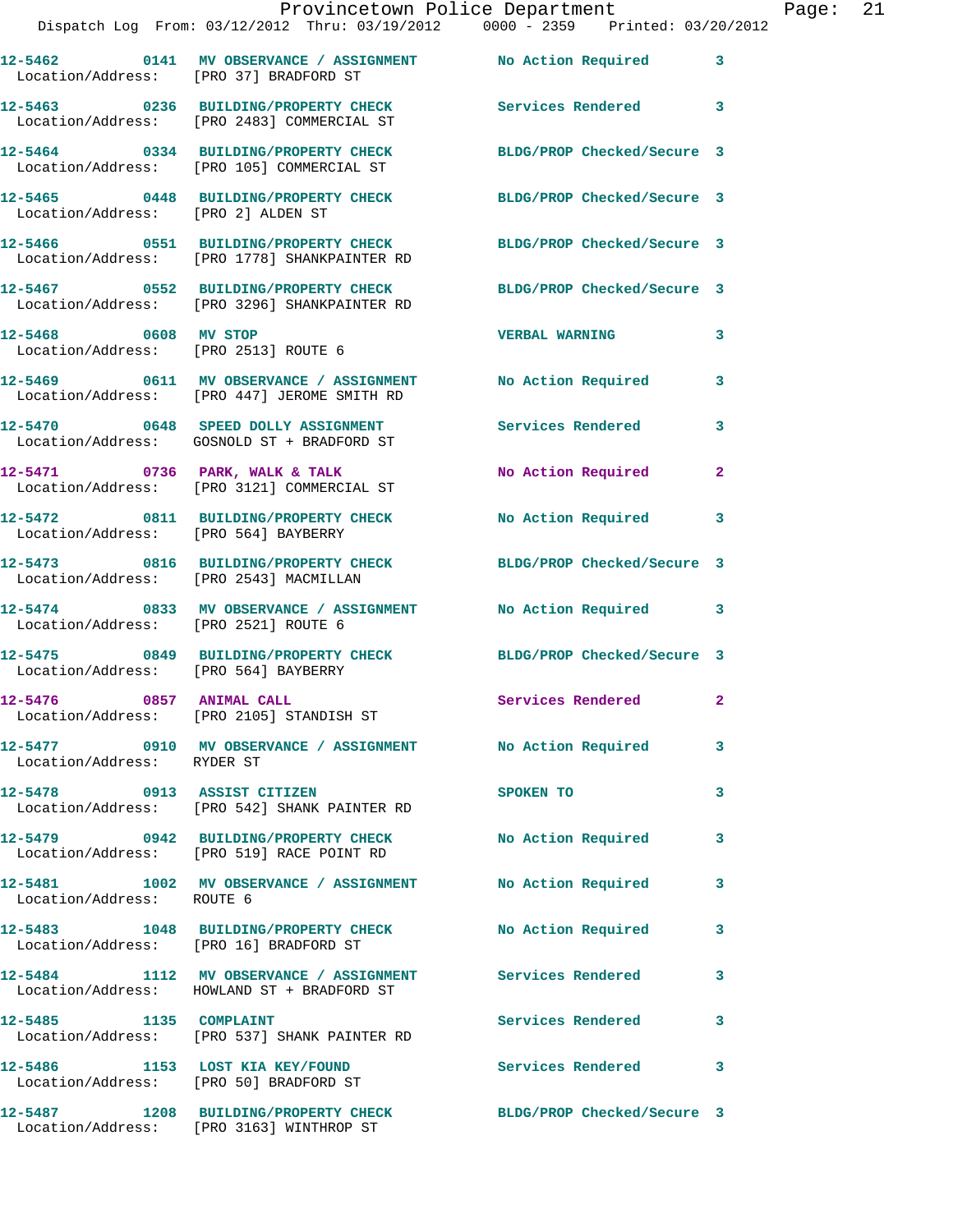## Provincetown Police Department Page: 22

Dispatch Log From: 03/12/2012 Thru: 03/19/2012 0000 - 2359 Printed: 03/20/2012

| Location/Address: HARRY KEMP WAY                               | 12-5488 1209 MV OBSERVANCE / ASSIGNMENT No Action Required                                                      |                                          | 3                          |
|----------------------------------------------------------------|-----------------------------------------------------------------------------------------------------------------|------------------------------------------|----------------------------|
|                                                                | 12-5490 1235 MV OBSERVANCE / ASSIGNMENT Services Rendered<br>Location/Address: [PRO 2455] SHANK PAINTER RD      |                                          | $\mathbf{3}$               |
|                                                                | 12-5489 1252 BUILDING/PROPERTY CHECK<br>Location/Address: [PRO 175] COMMERCIAL ST                               | No Action Required                       | 3                          |
| 12-5491 1303 LOST WALLET                                       | Location/Address: [PRO 2543] MACMILLAN WHARF                                                                    | <b>Services Rendered</b>                 | 3                          |
|                                                                | $12-5492$ 1330 PARK, WALK & TALK<br>Location/Address: COMMERCIAL ST + STANDISH ST                               | No Action Required                       | $\mathbf{2}$               |
|                                                                | 12-5493 1417 BUILDING/PROPERTY CHECK<br>Location/Address: [PRO 530] SHANKPAINTER RD                             | No Action Required                       | 3                          |
|                                                                | 12-5494 1502 ASSIST AGENCY / MUTUAL AID<br>Location/Address: [PRO 542] SHANK PAINTER RD                         | Services Rendered                        | $\overline{\phantom{a}}$ 3 |
| 12-5496 1529 MV COMPLAINT<br>Location/Address: COMMERCIAL ST   |                                                                                                                 | SPOKEN TO                                | $\mathbf{2}$               |
| 12-5495 1533 MV STOP                                           | Location/Address: [PRO 731] BRADFORD ST                                                                         | <b>VERBAL WARNING</b>                    | $\mathbf{3}$               |
| Location/Address: [PRO 2543] MACMILLAN                         | 12-5497 1541 BUILDING/PROPERTY CHECK                                                                            | BLDG/PROP Checked/Secure 3               |                            |
|                                                                | $12-5498$ 1545 PARK, WALK & TALK<br>Location/Address: [PRO 204] COMMERCIAL ST                                   | <b>Services Rendered</b> 2               |                            |
| 12-5499 1545 MV STOP<br>Location/Address: [PRO 2521] ROUTE 6   |                                                                                                                 | <b>VERBAL WARNING</b>                    | 3                          |
| 12-5500 1555 ASSIST CITIZEN                                    | Location/Address: [PRO 542] SHANK PAINTER RD                                                                    | <b>Services Rendered</b>                 | $\overline{\phantom{a}}$ 3 |
| Location/Address: [PRO 444] HIGH POLE                          | 12-5501 1605 BUILDING/PROPERTY CHECK                                                                            | BLDG/PROP Checked/Secure 3               |                            |
|                                                                | 12-5502 1647 BUILDING/PROPERTY CHECK<br>Location/Address: [PRO 488] MAYFLOWER ST                                | BLDG/PROP Checked/Secure 3               |                            |
| 12-5504 1655 MV STOP                                           | Location/Address: [PRO 536] SHANK PAINTER RD                                                                    | <b>VERBAL WARNING</b>                    | 3                          |
| 12-5505 1659 SERVICE CALL                                      | Location/Address: [PRO 1255] COMMERCIAL ST                                                                      | <b>Services Rendered</b><br>$\sim$ 3     |                            |
|                                                                | 12-5503 1706 ASSIST AGENCY / MUTUAL AID Services Rendered<br>Location/Address: [PRO 2499] RACE POINT RD         |                                          | $\mathbf{3}$               |
| 12-5506 1829 MV STOP                                           | Location/Address: HOWLAND ST + ROUTE 6                                                                          | <b>VERBAL WARNING</b>                    | $\mathbf{3}$               |
| 12-5507 1834 MV STOP<br>Location/Address: HOWLAND ST + ROUTE 6 |                                                                                                                 | <b>VERBAL WARNING</b>                    | $\mathbf{3}$               |
|                                                                | 12-5508 1902 BUILDING/PROPERTY CHECK BLDG/PROP Checked/Secure 3<br>Location/Address: [PRO 2898] JEROME SMITH RD |                                          |                            |
|                                                                |                                                                                                                 |                                          | 3                          |
| 12-5510 1926 MV STOP<br>Location/Address: SNAIL RD + ROUTE 6   |                                                                                                                 | <b>VERBAL WARNING</b>                    | $\mathbf{3}$               |
| 12-5511 1940 MV STOP                                           |                                                                                                                 | <b>VERBAL WARNING</b><br>$\sim$ $\sim$ 3 |                            |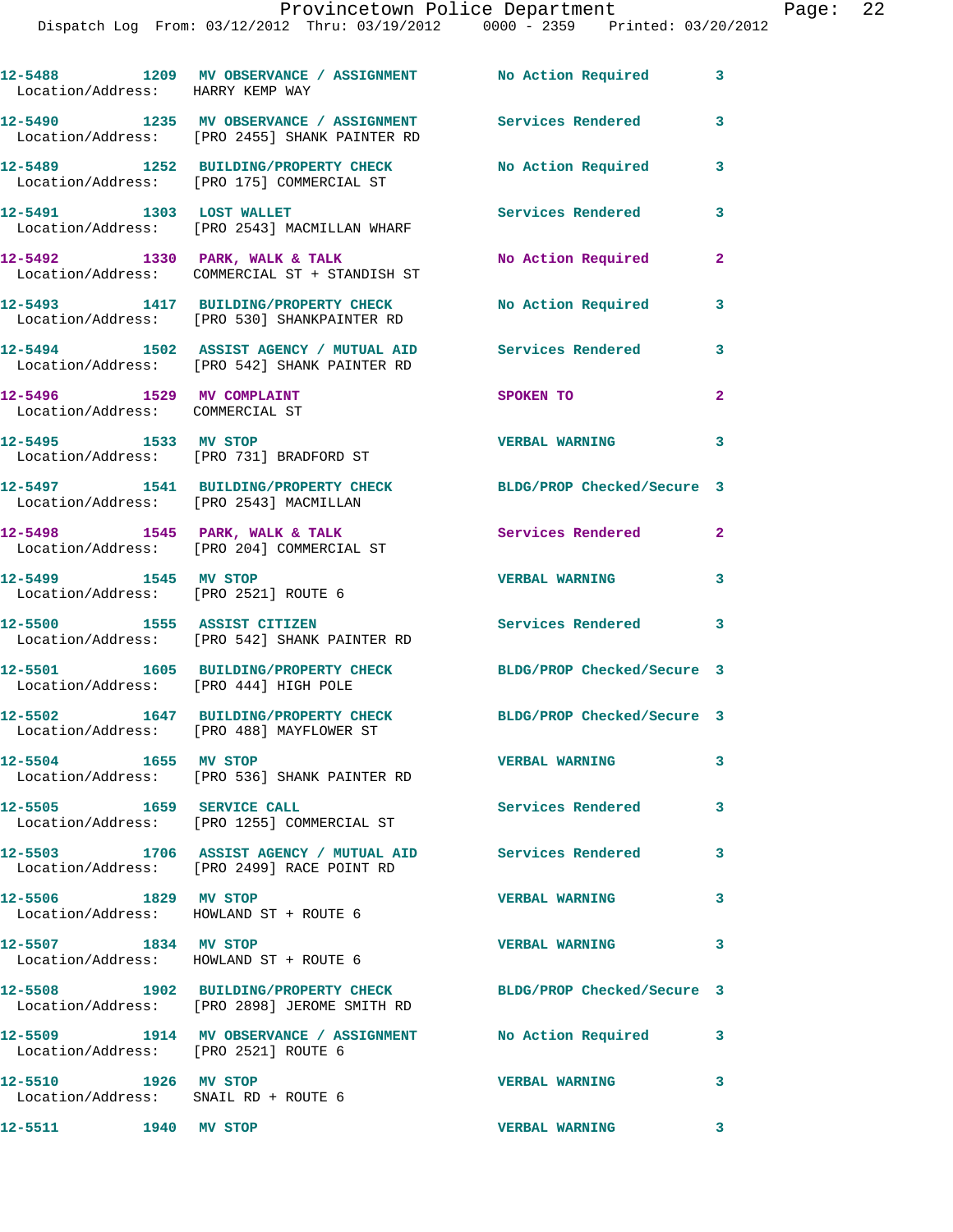|                                        | Dispatch Log From: 03/12/2012 Thru: 03/19/2012 0000 - 2359 Printed: 03/20/2012                                  | Provincetown Police Department                                                                                       |              | Page: 23 |  |
|----------------------------------------|-----------------------------------------------------------------------------------------------------------------|----------------------------------------------------------------------------------------------------------------------|--------------|----------|--|
| Location/Address: [PRO 2521] ROUTE 6   |                                                                                                                 |                                                                                                                      |              |          |  |
| Location/Address: RYDER ST             | 12-5512 1956 PARK, WALK & TALK No Action Required 2                                                             |                                                                                                                      |              |          |  |
| Location/Address: STANDISH AVE         | 12-5513 1958 MV STOP                                                                                            | <b>VERBAL WARNING 3</b>                                                                                              |              |          |  |
| Location/Address: [PRO 3287] ROUTE 6   | 12-5514 2000 BUILDING/PROPERTY CHECK BLDG/PROP Checked/Secure 3                                                 |                                                                                                                      |              |          |  |
|                                        | 12-5516 2126 HARASSMENT<br>Location/Address: [PRO 3339] OFF CONWELL ST                                          | SPOKEN TO AND TO A STRUCK TO A THING OF THE STRUCK OF THE STRUCK OF THE STRUCK OF THE STRUCK OF THE STRUCK OF THE ST | $\mathbf{2}$ |          |  |
|                                        | 12-5517 2341 BUILDING/PROPERTY CHECK Services Rendered 3<br>Location/Address: [PRO 306] COMMERCIAL ST           |                                                                                                                      |              |          |  |
| Location/Address: CONWELL ST + ROUTE 6 | 12-5518 2345 MV OBSERVANCE / ASSIGNMENT Services Rendered 3                                                     |                                                                                                                      |              |          |  |
| For Date: 03/19/2012 - Monday          |                                                                                                                 |                                                                                                                      |              |          |  |
|                                        | 12-5519 0004 BUILDING/PROPERTY CHECK Services Rendered 3<br>Location/Address: [PRO 440] HARRY KEMP WAY          |                                                                                                                      |              |          |  |
|                                        | 12-5520 0026 MV OBSERVANCE / ASSIGNMENT Services Rendered 3<br>Location/Address: [PRO 43] BRADFORD ST           |                                                                                                                      |              |          |  |
|                                        | 12-5521 0027 BUILDING/PROPERTY CHECK BLDG/PROP Checked/Secure 3<br>Location/Address: [PRO 3296] SHANKPAINTER RD |                                                                                                                      |              |          |  |
|                                        | 12-5522 0043 911 GENERAL/TEST CALL Services Rendered 1<br>Location/Address: [PRO 542] SHANK PAINTER RD          |                                                                                                                      |              |          |  |
|                                        | 12-5523 0048 INFO SERVICES - LOBBY TRAFFIC Services Rendered 2<br>Location/Address: [PRO 542] SHANK PAINTER RD  |                                                                                                                      |              | 19       |  |
|                                        | 12-5524 0101 MV OBSERVANCE / ASSIGNMENT Services Rendered 3<br>Location/Address: [PRO 2577] BRADFORD ST         |                                                                                                                      |              |          |  |
|                                        | 12-5525 0117 BUILDING/PROPERTY CHECK BLDG/PROP Checked/Secure 3<br>Location/Address: [PRO 512] PRINCE ST        |                                                                                                                      |              |          |  |
| 12-5526 0128 MV STOP                   | Location/Address: [PRO 43] BRADFORD ST                                                                          | <b>VERBAL WARNING</b>                                                                                                | 3            |          |  |
|                                        | 12-5527 0133 BUILDING/PROPERTY CHECK Services Rendered 3<br>Location/Address: [PRO 3259] MACMILLAN              |                                                                                                                      |              |          |  |
|                                        | 12-5528 0231 BUILDING/PROPERTY CHECK BLDG/PROP Checked/Secure 3<br>Location/Address: [PRO 446] HOWLAND ST       |                                                                                                                      |              |          |  |
|                                        | 12-5529 0305 BUILDING/PROPERTY CHECK Services Rendered 3<br>Location/Address: [PRO 444] HIGH POLE               |                                                                                                                      |              |          |  |
|                                        | 12-5530 0306 BUILDING/PROPERTY CHECK BLDG/PROP Checked/Secure 3<br>Location/Address: [PRO 530] SHANKPAINTER RD  |                                                                                                                      |              |          |  |
|                                        | 12-5531 0429 BUILDING/PROPERTY CHECK BLDG/PROP Checked/Secure 3<br>Location/Address: [PRO 1646] WINSLOW ST      |                                                                                                                      |              |          |  |
|                                        | 12-5532 0638 BUILDING/PROPERTY CHECK BLDG/PROP Checked/Secure 3<br>Location/Address: [PRO 2898] JEROME SMITH RD |                                                                                                                      |              |          |  |
|                                        | 12-5533 0639 SPEED DOLLY ASSIGNMENT Services Rendered 3<br>Location/Address: JEROME SMITH RD + WINSLOW ST       |                                                                                                                      |              |          |  |
| 12-5534 0705 MV STOP                   | Location/Address: ROUTE 6 + HOWLAND ST                                                                          | Citation/Warning Issued 3                                                                                            |              |          |  |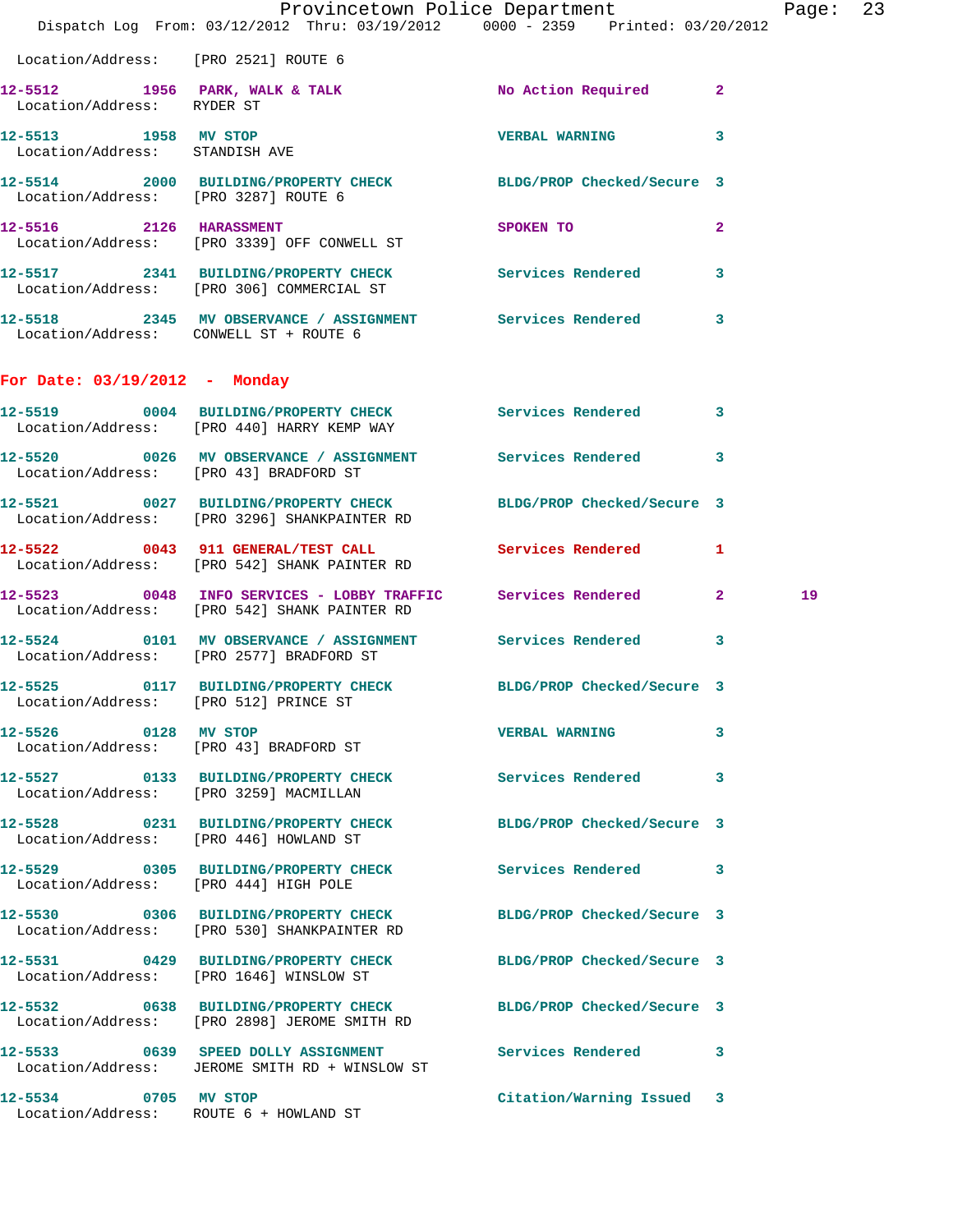|                                        | Provincetown Police Department<br>Dispatch Log From: 03/12/2012 Thru: 03/19/2012   0000 - 2359   Printed: 03/20/2012 |                            |              | Page: 24       |  |
|----------------------------------------|----------------------------------------------------------------------------------------------------------------------|----------------------------|--------------|----------------|--|
| Location/Address: ROUTE 6 + HOWLAND ST | 12-5535 0715 MV OBSERVANCE / ASSIGNMENT Services Rendered 3                                                          |                            |              |                |  |
| Location/Address: COMMERCIAL ST        | 12-5536 0718 TRAFFIC CONTROL Services Rendered 3                                                                     |                            |              | $\overline{2}$ |  |
|                                        | 12-5537 0725 ANIMAL CALL<br>Location/Address: [PRO 348] COMMERCIAL ST                                                | Services Rendered          | $\mathbf{2}$ |                |  |
|                                        | 12-5538 0800 ALARM - GENERAL No Action Required 1<br>Location/Address: [PRO 440] HARRY KEMP WAY                      |                            |              |                |  |
| Location/Address: [EAS] LEPRECHAUN RD  | 12-5539 0804 MEDICAL EMERGENCY/NOTIFY O.D. Taken/Referred to Other 1                                                 |                            |              |                |  |
|                                        | 12-5540 0813 ALARM - GENERAL-WORK No Action Required 1<br>Location/Address: [PRO 3671] COMMERCIAL ST                 |                            |              |                |  |
|                                        | 12-5541 0813 PARKING COMPLAINT / GENERAL Removed Hazard 3<br>Location/Address: PEARL ST + COMMERCIAL ST              |                            |              |                |  |
|                                        | 12-5542 0851 MV OBSERVANCE / ASSIGNMENT Services Rendered<br>Location/Address: HOWLAND ST + HARRY KEMP WAY           |                            | 3            |                |  |
|                                        | 12-5543 0854 ASSIST CITIZEN/REASSURANCE No Action Required 3<br>Location/Address: [PRO 1237] MILLER HILL RD          |                            |              |                |  |
|                                        | 12-5544 0856 MV STOP<br>Location/Address: BRADFORD ST + HOWLAND ST                                                   | <b>VERBAL WARNING</b>      | 3            |                |  |
|                                        | 12-5545 0905 ASSIST CITIZEN/FINGER PRINTS Services Rendered 3<br>Location/Address: [PRO 542] SHANK PAINTER RD        |                            |              |                |  |
|                                        | 12-5546 0916 PARKING COMPLAINT / GENERAL Removed Hazard<br>Location/Address: [PRO 1884] FRANKLIN ST                  |                            | 3            |                |  |
| 12-5547 0933 MV STOP                   | Location/Address: ROUTE 6 + SNAIL RD                                                                                 | <b>VERBAL WARNING</b>      | $\mathbf{3}$ |                |  |
|                                        | 12-5548   1020   MEDICAL EMERGENCY   Transported to Hospital 1<br>Location/Address: [PRO 3222] ALDEN ST              |                            |              |                |  |
| 12-5549 1101 MV STOP                   | Location/Address: ANTHONY ST + BRADFORD ST                                                                           | <b>VERBAL WARNING</b>      |              |                |  |
|                                        | 12-5550 1118 BUILDING/PROPERTY CHECK BLDG/PROP Checked/Secure 3<br>Location/Address: [PRO 2543] MACMILLAN            |                            |              |                |  |
|                                        | 12-5551 1153 ANIMAL CALL<br>Location/Address: [PRO 2343] BREWSTER ST                                                 | No Action Required 2       |              |                |  |
| Location/Address: ROUTE 6              | 12-5552 1214 MV OBSERVANCE / ASSIGNMENT No Action Required                                                           |                            | 3            |                |  |
|                                        | 12-5553 1300 MEDICAL EMERGENCY<br>Location/Address: [PRO 3258] BRADFORD ST                                           | Transported to Hospital 1  |              |                |  |
| Location/Address: [PRO 564] BAYBERRY   | 12-5554 1324 BUILDING/PROPERTY CHECK                                                                                 | BLDG/PROP Checked/Secure 3 |              |                |  |
|                                        | 12-5555 1343 MV OBSERVANCE / ASSIGNMENT<br>Location/Address: [PRO 3257] SHANK PAINTER RD                             | No Action Required 3       |              |                |  |
|                                        | 12-5556 1346 MEDICAL EMERGENCY/DOG BITE<br>Location/Address: [PRO 3004] BRADFORD ST                                  | No Action Required         | 1            |                |  |
|                                        | 12-5557 1412 PARK, WALK & TALK<br>Location/Address: [PRO 175] COMMERCIAL ST                                          | No Action Required         | $\mathbf{2}$ |                |  |
| 12-5558 1413 COMPLAINT                 | Location/Address: [PRO 1433] SOPER ST                                                                                | No Action Required         | 3            |                |  |